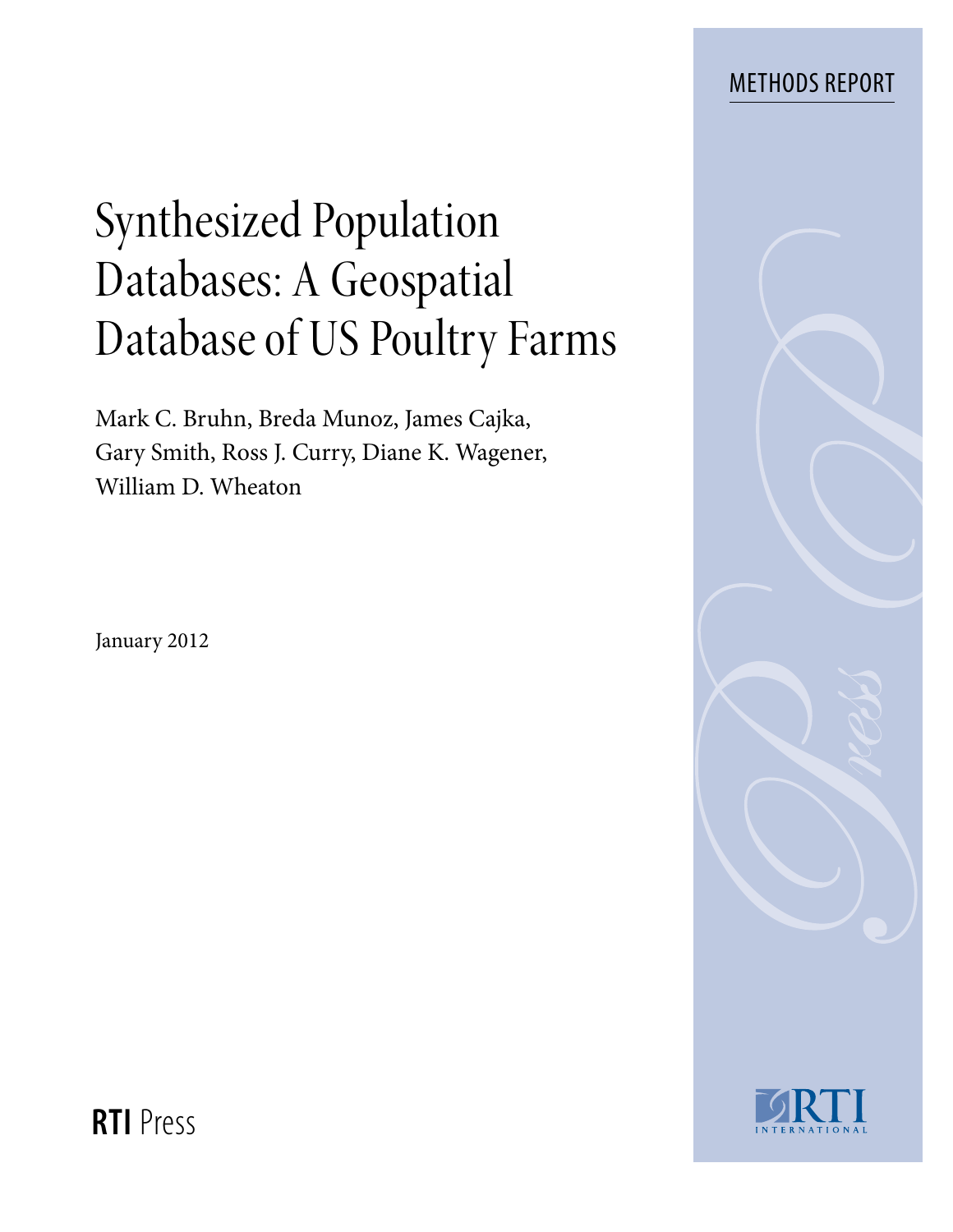#### **About the Authors**

**Mark C. Bruhn**, BS, is a research GIS analyst in RTI International's Geospatial Science and Technology Program.

**Breda Munoz**, PhD, is an environmental statistician at RTI International.

**James Cajka**, MA, is a senior GIS analyst in RTI's Geospatial Science and Technology Program.

**Gary Smith**, MA (Oxon), MA (Cantab), DPhil, is Professor of Population Biology and Epidemiology at the University of Pennsylvania School of Veterinary Medicine.

**Ross J. Curry**, MA, is a research GIS analyst in RTI's Geospatial Science and Technology Program.

**Diane K. Wagener**, PhD, is a senior epidemiologist in RTI's Statistics and Epidemiology program and the Principal Investigator of the Models of Infectious Disease Agents (MIDAS) Informational Technology Resource at RTI International.

**William D. Wheaton**, MA, is a senior research geographer and director of RTI's Geospatial Science and Technology program.

#### RTI Press publication MR-0023-1201

This PDF document was made available from **www.rti.org** as a public service of RTI International. More information about RTI Press can be found at **http://www.rti.org/rtipress**.

RTI International is an independent, nonprofit research organization dedicated to improving the human condition by turning knowledge into practice. The RTI Press mission is to disseminate information about RTI research, analytic tools, and technical expertise to a national and international audience. RTI Press publications are peer-reviewed by at least two independent substantive experts and one or more Press editors.

#### **Suggested Citation**

Bruhn, M. C., Munoz, B., Cajka, J., Smith, G., Curry, R. J., Wagener, D. K., & Wheaton, W. D. (2012). *Synthesized population databases: A geospatial database of US poultry farms*. RTI Press publication No. MR-0023-1201. Research Triangle Park, NC: RTI Press. Retrieved from http://www.rti.org/rtipress.

This publication is part of the RTI Press Methods Report series.

RTI International 3040 Cornwallis Road PO Box 12194 Research Triangle Park, NC 27709-2194 USA

Tel: +1.919.541.6000 Fax: +1.919.541.5985 E-mail: rtipress@rti.org Web site: www.rti.org

©2012 Research Triangle Institute. RTI International is a trade name of Research Triangle Institute.

All rights reserved. Please note that this document is copyrighted and credit must be provided to the authors and source of the document when you quote from it. You must not sell the document or make a profit from reproducing it.

**[doi:10.3768/rtipress.2012.mr.0023.1201](http://dx.doi.org/10.3768/rtipress.2012.mr.0023.1201)**

**www.rti.org/rtipress**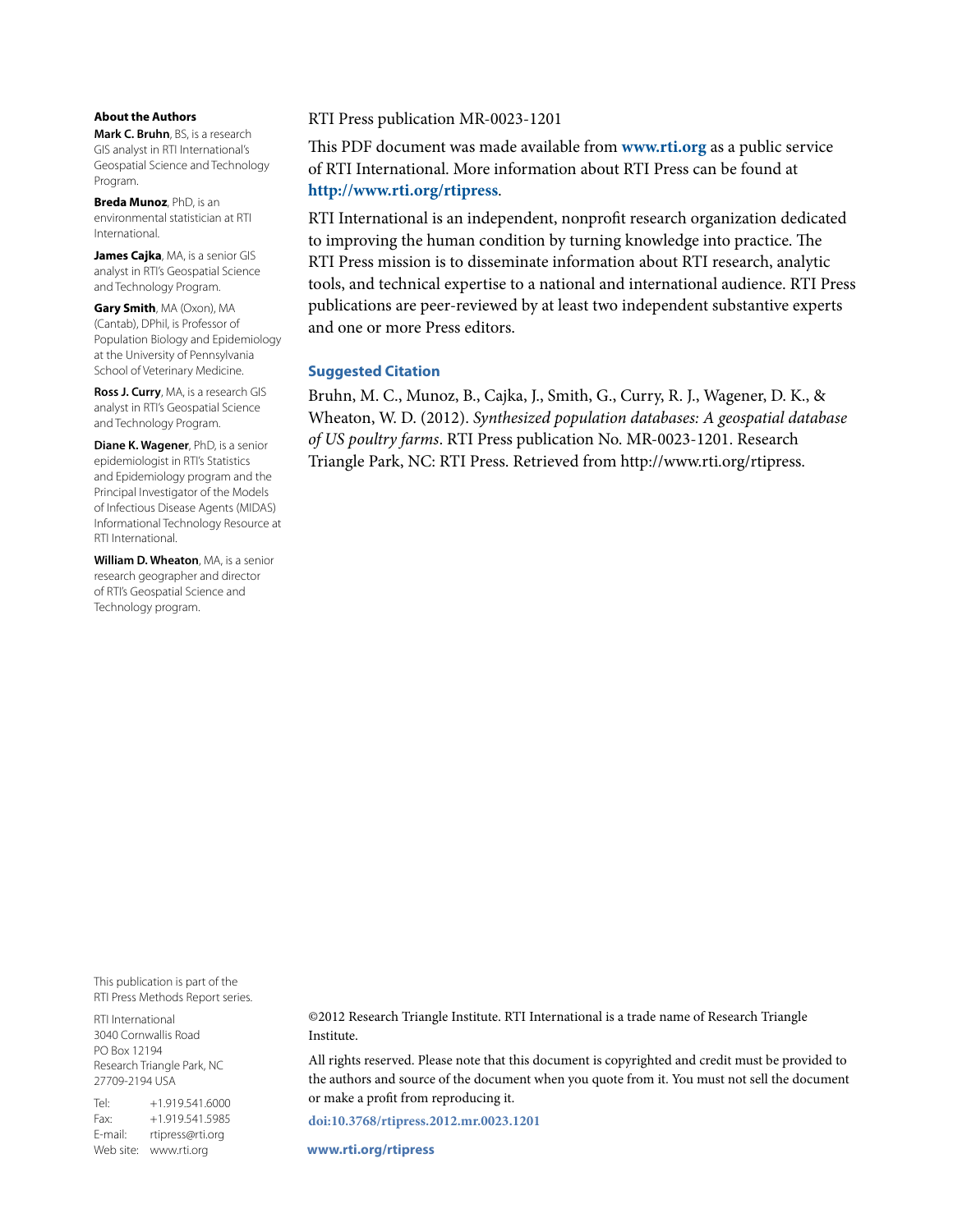# Synthesized Population Databases: A Geospatial Database of US Poultry Farms

Mark C. Bruhn, Breda Munoz, James Cajka, Gary Smith, Ross J. Curry, Diane K. Wagener, William D. Wheaton

# Abstract

The pervasive and potentially severe economic, social, and public health consequences of infectious disease in farmed animals require that plans be in place for a rapid response. Increasingly, agent-based models are being used to analyze the spread of animal-borne infectious disease outbreaks and derive policy alternatives to control future outbreaks. Although the locations, types, and sizes of animal farms are essential model inputs, no public domain nationwide geospatial database of actual farm locations and characteristics currently exists in the United States. This report describes a novel method to develop a synthetic dataset that replicates the spatial distribution of poultry farms, as well as the type and number of birds raised on them. It combines county-aggregated poultry farm counts, land use/land cover, transportation, business, and topographic data to generate locations in the conterminous United States where poultry farms are likely to be found. Simulation approaches used to evaluate the accuracy of this method when compared to that of a random placement alternative found this method to be superior. The results suggest the viability of adapting this method to simulate other livestock farms of interest to infectious disease researchers.

#### **Contents**

| Introduction                                                                                                 | $\overline{2}$ |
|--------------------------------------------------------------------------------------------------------------|----------------|
| Methods                                                                                                      | $\overline{3}$ |
| <b>Obtain Data on Poultry Farm</b><br>Counts, Types, and Sizes<br>of Operations, Aggregated<br>by County     | 3              |
| <b>Identify the Factors That Affect</b><br>the Siting of Actual Poultry<br>Farms                             | $\overline{4}$ |
| Develop Geographic Layers<br><b>Using Suitability Scores</b><br>Associated with the Siting<br><b>Factors</b> | 8              |
| Merge Site Suitability Layers<br>into a Single Combined<br><b>Suitability Surface</b>                        | 9              |
| <b>Place Poultry Operations Based</b><br>on the Combined Suitability<br>Surface                              | 9              |
| Accuracy Assessment Method                                                                                   | 10             |
|                                                                                                              |                |
| <b>Results</b>                                                                                               | 12             |
| Discussion                                                                                                   | 14             |
| References                                                                                                   | 15             |
| Appendix                                                                                                     | 19             |
| Acknowledgments<br>Inside back cover                                                                         |                |

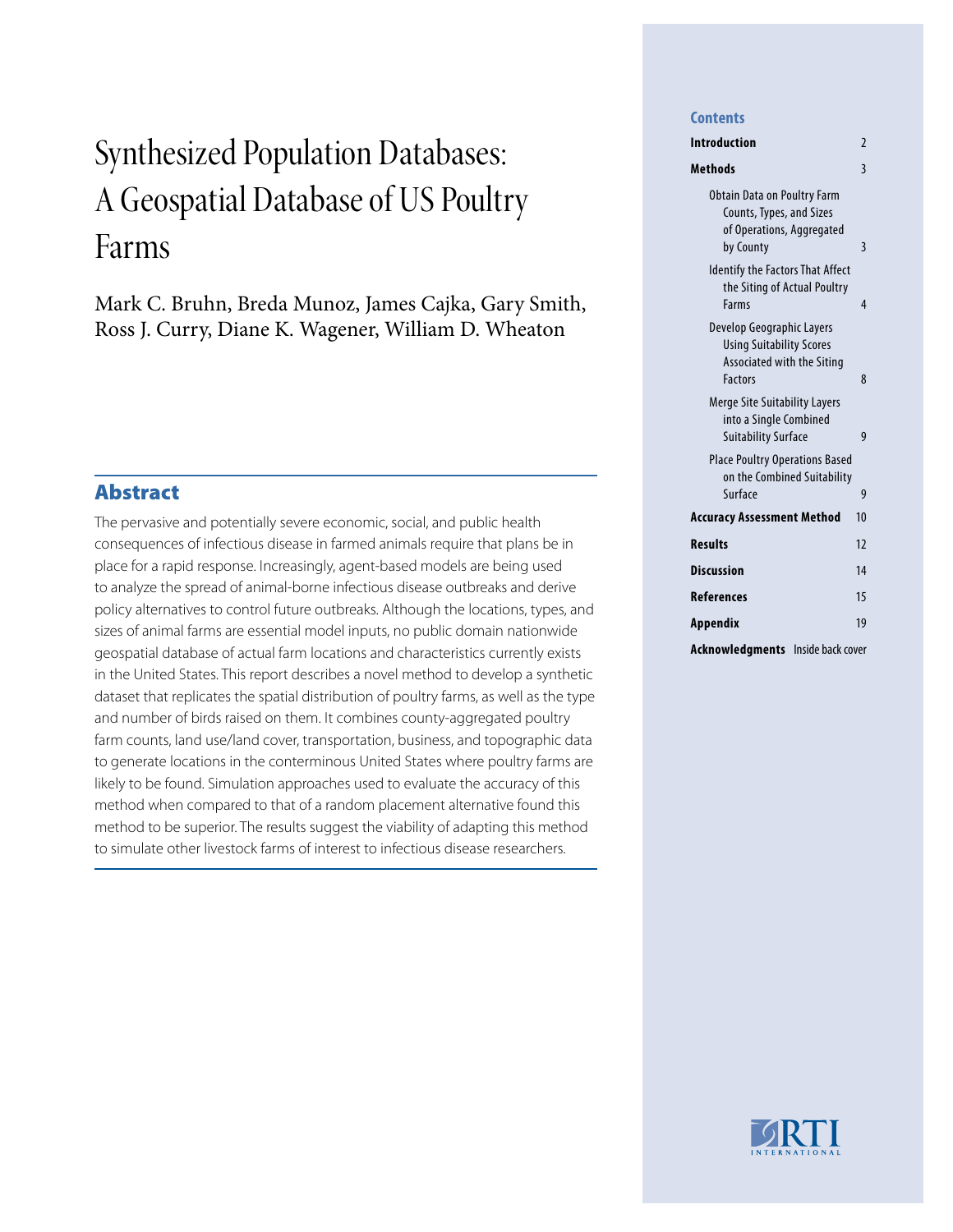# <span id="page-3-0"></span>Introduction

Because of the potential spread to humans, infections and diseases in poultry and other livestock populations are of keen public health interest. Avian influenza (H5N1), for example, is of particular concern because of its high case mortality (14–33 percent) among previously healthy children and adults (Li, Choi, Sly, & Pak, 2008; World Health Organization, 2005). Of equal concern is the potentially severe economic impact to the livestock and poultry industries, such as that caused by outbreaks of foot-and-mouth disease in the United Kingdom (UK). These outbreaks also threaten the food supply and thus are a concern for everyone (Smith & Kelly, 2008).

Infectious disease researchers are increasingly using mathematical models to simulate the transmission dynamics of infections of veterinary interest to inform policy decisions affecting specific control and containment strategies (e.g., Bates, Carpenter, & Thurmond, 2003; Bates, Thurmond, & Carpenter, 2003a, 2003b; Kobayashi, Carpenter, Dickey, & Howitt, 2007a, 2007b). In 2001, for example, British policymakers relied on mathematical models to evaluate the effectiveness of different strategies to control and contain a large outbreak of foot-andmouth disease in the UK (Keeling, Woodhouse, May, Davies, & Grenfell, 2003; Keeling et al., 2001; Morris, Wilesmith, Stern, Sanson, & Stevenson, 2001). Containment spared livestock that might have been infected had the outbreak expanded. It also resulted in significant economic savings for animal farmers outside of the containment areas, as well as for consumers of UK animal products around the world.

These models of foot-and-mouth disease in the UK relied on the availability of data containing the locations of UK animal farms with associated animal types and numbers on each farm. The attributed farm locations were needed because many infectious disease mitigation strategies, such as culling or ring vaccination, explicitly rely on spatial relationships between susceptible animal populations and pathogen reservoirs.

In the absence of more detailed information, some researchers have examined the usefulness of models based on aggregate census records and maps consisting of farm locations uniformly distributed at defined scales (e.g., townships, ZIP Codes, or counties). The usefulness of the models turned out to depend on the end point of interest (e.g., epidemic impact, radius of the culling zone, duration of the epidemic) and the spatial scale of the map (Le Menach et al., 2005; Rorres, Pelletier, & Smith, 2011; Tildesley et al., 2010). It was clear, however, that all of the models were impaired to a greater or lesser extent by the lack of good information on the spatial clustering of farms at a fine scale.

To accurately and effectively simulate avian disease transmission and the requisite control strategies, US researchers performing simulations need good farm locations, particularly with respect to how they cluster spatially (Rorres, Pelletier, Keeling, & Smith, 2010; Rorres, Pelletier, Bruhn, & Smith, 2011). However, unlike their counterparts in the UK and many other European countries, most US researchers lack access to explicit geospatial farm data. For instance, only a handful of US states collect spatial data on poultry, swine, and cattle operations. Additionally, even when spatial data exist, they are rarely in the public domain. The National Animal Identification System (NAIS) collects detailed poultry (and other) data, for example, but access is restricted to state and federal animal health officials, and only in the event of a serious infectious disease epidemic. These data are not available for research purposes (Baca, 2004).

Furthermore, the record is and will remain incomplete because the NAIS, as originally conceived, was abandoned in February 2010. The US Department of Agriculture (USDA) announced that it would revise the prior animal identification policy and offer a new approach to achieving animal disease traceability (USDA, 2010). By abandoning a policy that might have led to an individual animal and farm identification database and moving to a state-by-statedetermined policy intended to track only animals that cross state lines, there is no longer any realistic prospect of access to an accurate map of existing individual farm locations in the United States.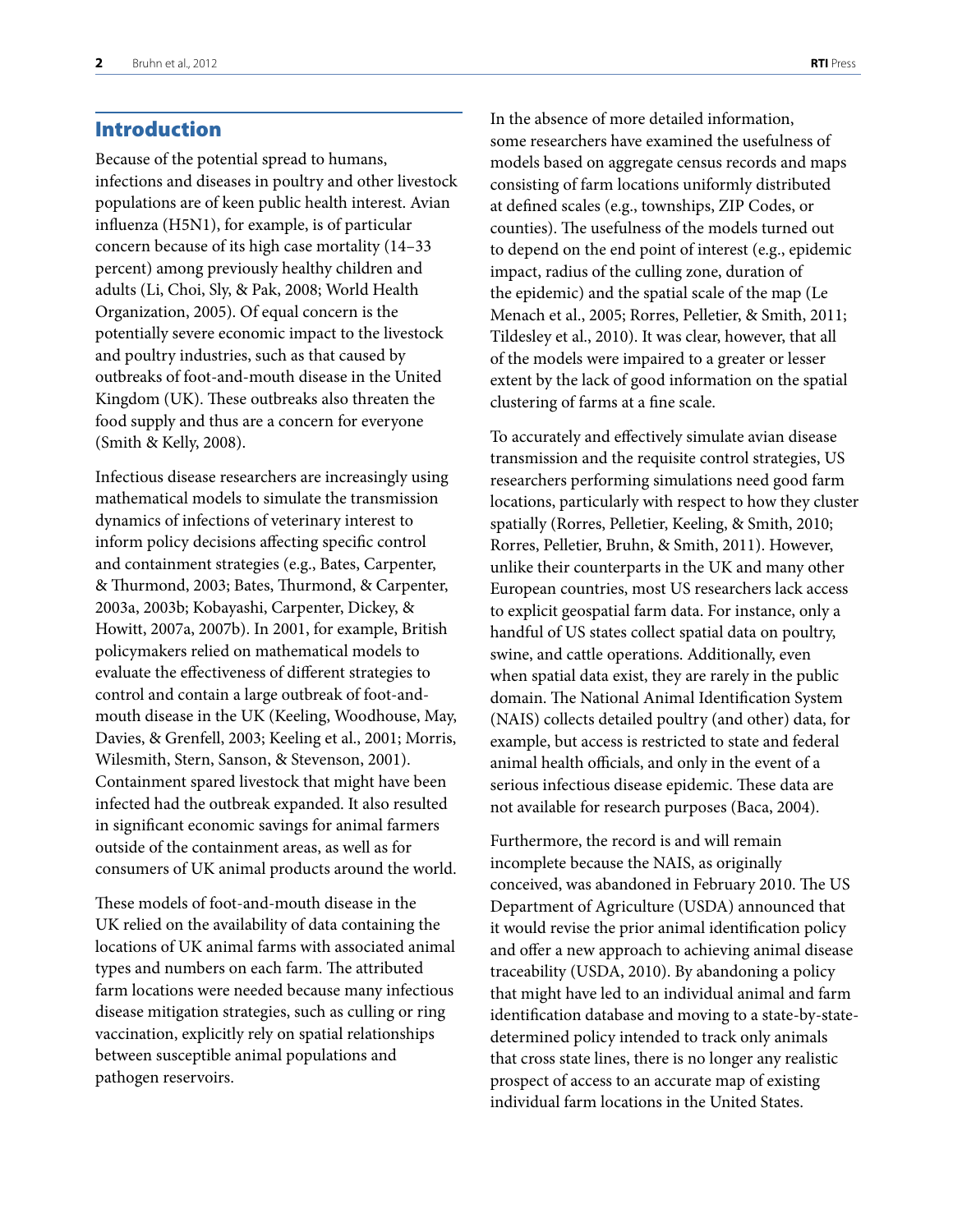<span id="page-4-0"></span>To circumvent issues of access to actual farm data, researchers have attempted to use public information to simulate farm and animal populations. For example, USDA researchers simulated beef and dairy farm locations and animal populations in North Carolina by randomly locating the farms within restrained areas determined by several geographic factors, such as roads and water bodies (Geter, 2006; Miller et al., 2007). Although promising, this approach resulted in local farm densities that were too high as well as an unreasonably large spatial distribution. Additionally, Engle (2006) used high-resolution aerial imagery to create poultry house identification algorithms. This method, however, created a large number of false-positive identifications, required the type of detailed data that are not yet widely available in the United States, and has only been attempted in a few small areas.

To fill this gap in the science, our study aimed to create a nationwide spatial dataset of synthetic poultry farms from publicly available data that infectious disease researchers could use as input to their infectious disease models in the United States until more accurate data are available. The final database is termed "synthetic" because, while it is realistic (i.e., synthetic farms will be located in locations suitable for commercial poultry production and have attribute values similar to actual farms raising poultry) and it is derived from actual poultry farm data, it does not contain names, addresses, or any other identifying or sensitive characteristics of actual poultry farms.

The resulting synthesized data contain the number of farm operations by poultry type and size that match aggregated counts by county. The locations of the synthesized farms are generated so that they are consistent with poultry farm siting factors—such as physical and regulatory constraints, existence of poultry industry support infrastructure, and likelihood of acceptance by neighbors—observed from real poultry farm maps from two states, Delaware and Pennsylvania.

In this report, we describe the construction of the synthesized poultry farm database, evaluate its accuracy, and discuss the implications for future research.

# **Methods**

We used a variety of data processing steps to create the synthesized poultry-farm database, including obtaining the number of poultry farms by type and size within each county; identifying common factors that influence the siting of poultry farms; developing geographic layers using suitability scores associated with each siting factor; merging site suitability layers into a single combined suitability surface; and placing poultry operations within each county based on that surface. We expect some variability in how each type of poultry farm (i.e., broilers, layers, pullets, turkeys, and other poultry) is influenced by each siting factor, but in this exercise we assumed that the differences are negligible, as noted in the discussion.

# **Obtain Data on Poultry Farm Counts, Types, and Sizes of Operations, Aggregated by County**

The best source of data on poultry farm counts, types, and sizes of operations, aggregated by county, is the 2002 US Census of Agriculture published by the USDA's National Agriculture Statistics Service (USDA, 2002). This census is conducted every 5 years to obtain data on farming and ranching operations and includes agricultural operation (i.e., farm) characteristics, such as the types and amount of produce grown and animals raised. Participation is required by law.

We extracted and downloaded county-level data from the Census of Agriculture's Web site (USDA, 2002). We selected the county level because it is the smallest geographical division with complete summary statistics of the relevant variables—including counts for each poultry type, number of animals, and for broilers, the number sold (because the actual number of broilers was not available).

Additional processing and summarization were required to address double counting of farms at the county level that have a combination of types (e.g., a farm may raise both broiler and layer chickens). To reconcile these data, we developed an algorithm that assigned a unique farm type to synthetic farm locations based on type categories and farm size (see the appendix).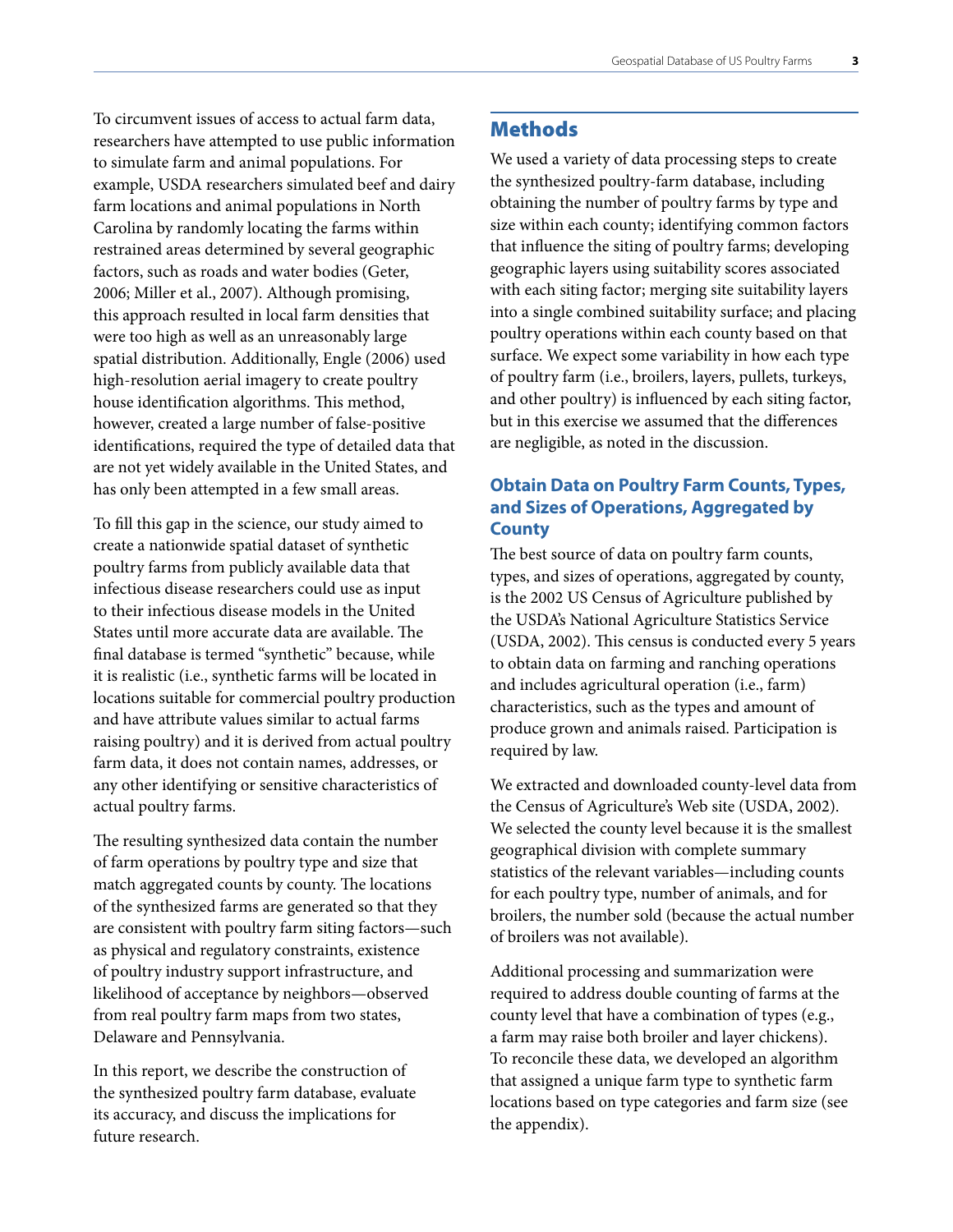# <span id="page-5-0"></span>**Identify the Factors That Affect the Siting of Actual Poultry Farms**

After analyzing available poultry farm data and conducting a literature review, we determined that the following four siting factors are associated with the locations of poultry farms (Berry, 2007; Goan, 2005; Sambidi, 2003; Sambidi, Harrison, & Farr, 2004; USDA, 2002):

- • *Zoning and local regulations*—can influence the likelihood of finding a poultry farm at a given location in several ways:
	- Municipal versus agricultural land use—areas zoned for agricultural use have a higher likelihood of allowing commercial poultry production, whereas municipalities are more likely to have specific regulations prohibiting it.
	- Constraints on where businesses can operate typically, commercial poultry operations are not allowed to operate on public lands.
	- Separation of potentially conflicting land uses—commercial poultry operations are not usually found in areas of high population whose occupants might object to being near a commercial poultry operation (e.g., residential areas, schools, churches), often because of odor concerns.
- • *Available affordable land*—other existing or competing land uses, such as nonagricultural businesses, transportation and residential areas, can exclude or deter the establishment of poultry operations.
- • *Poultry industry infrastructure*—poultry farms are more likely to be located within close proximity of supporting infrastructure and businesses, such as feed mills, hatcheries, and processing plants.
- • *Physiogeographic constraints on poultry house siting*—poultry houses are not found in water bodies (e.g., rivers, lakes, and ponds) and are unlikely to be located on steep slopes.

Using these four siting factors, we specified rules to identify areas where poultry houses (which are commonly about 40 feet wide by 500 feet long for broilers) could not exist (e.g., water bodies), were unlikely to exist (e.g., in urban areas or on steep slopes), or were relatively likely to exist (e.g., agricultural areas) (Table 1). Because the poultry often reside on only a small portion of the farm on which they are located, we considered the siting of commercial poultry houses rather than the location of the entire farm.

| <b>Siting Factor</b>                              | <b>Placement Rules</b>                                                                                                                                                                                                                                                                          | <b>GIS Data Layers</b>                               |
|---------------------------------------------------|-------------------------------------------------------------------------------------------------------------------------------------------------------------------------------------------------------------------------------------------------------------------------------------------------|------------------------------------------------------|
| Municipal vs.<br>agricultural use                 | Assign agricultural land uses an optimum score and non-<br>agricultural land uses scores 20% less than optimum.                                                                                                                                                                                 | Agricultural/non-agricultural land<br>use/land cover |
|                                                   | Exclude city downtown areas and assign low placement scores to<br>the rest of the municipalities/urbanized areas.                                                                                                                                                                               | Municipalities and urbanized areas                   |
|                                                   | Exclude areas of high-intensity development and many areas of<br>medium-intensity development. Small, isolated areas of medium-<br>intensity development surrounded by agricultural land had a<br>positive correlation with larger farm operations in our sample data<br>and were not excluded. | Developed land use/land cover                        |
| Constraints on where<br>businesses can<br>operate | Exclude most federal lands. Assign a low placement score to<br>federal lands that sample farm data fell within (e.g., some national<br>forests) or ones that covered an entire county that the US Census<br>of Agriculture indicated had poultry farms.                                         | <b>Federal lands</b>                                 |
|                                                   | Exclude state and local public lands.                                                                                                                                                                                                                                                           | State and local parks                                |
|                                                   | Place at least 50 m from streams and other surface water bodies<br>(possible human drinking water sources).                                                                                                                                                                                     | Surface waters                                       |

**Table 1. General factors influencing the siting of poultry houses, placement rules, and GIS data used to implement the placement rules**

*(continued)*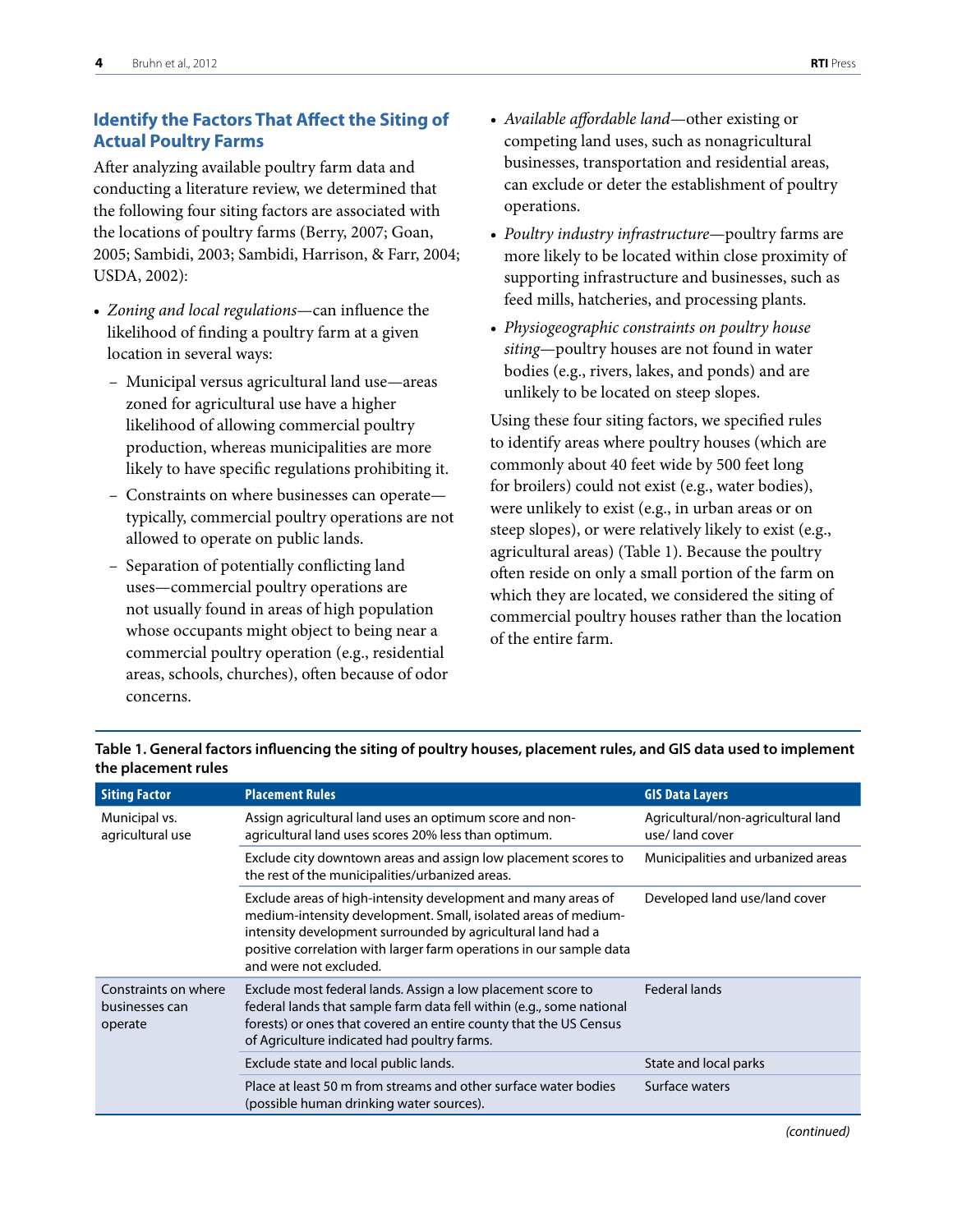| <b>Siting Factor</b>                                                                 | <b>Placement Rules</b>                                                                                                                                                                                                                                                                                                                                        | <b>GIS Data Layers</b>                               |
|--------------------------------------------------------------------------------------|---------------------------------------------------------------------------------------------------------------------------------------------------------------------------------------------------------------------------------------------------------------------------------------------------------------------------------------------------------------|------------------------------------------------------|
| Separation of<br>potentially conflicting<br>land uses                                | Do not place on or very near sensitive areas.                                                                                                                                                                                                                                                                                                                 | Sensitive areas (e.g., churches,<br>schools)         |
| Separation of<br>potentially conflicting<br>land uses + available<br>affordable land | Do not place on or very near populated or developed areas<br>(includes suburban areas not well identified by the National Land<br>Cover Dataset).                                                                                                                                                                                                             | Residential and developed areas                      |
| Available affordable<br>land                                                         | Within agricultural land, most sample poultry farms were found<br>preferentially in land classified as cropland by the National Land<br>Cover Dataset, so croplands were considered a complimentary<br>(and optimum) land use instead of a competing land use.<br>Croplands were assigned an optimum score as compared with<br>other land uses.               | Agricultural/non-agricultural land<br>use/land cover |
|                                                                                      | Sample poultry farms were found on pasture to a much lesser<br>degree, especially the middle or "core" pasture areas. We believe<br>these areas were preferentially used by non-poultry animal<br>operations (e.g., cattle, sheep) for grazing. Peripheral pasture areas<br>were assigned low scores and core pasture areas were assigned<br>very low scores. | Agricultural/non-agricultural land<br>use/land cover |
|                                                                                      | Exclude areas where other businesses exist that are likely<br>incompatible with commercial poultry production.                                                                                                                                                                                                                                                | Non-agriculture businesses                           |
|                                                                                      | Exclude areas where other land uses exist that are likely<br>incompatible with commercial poultry production.                                                                                                                                                                                                                                                 | Transportation (e.g., airports,<br>railroads)        |
| Poultry industry<br>infrastructure                                                   | Place near roads accessible by large trucks. This rule addresses<br>poultry operations' accessibility to supplies (feed and chicks) and<br>ability to export products (eggs, grown broilers).                                                                                                                                                                 | Transportation (roads)                               |
|                                                                                      | Place preferentially closer to (within 50 km of) known support<br>services (e.g., hatcheries, feed mills).                                                                                                                                                                                                                                                    | Poultry support businesses                           |
|                                                                                      | Place within 30 km of poultry consumers (i.e., municipalities).                                                                                                                                                                                                                                                                                               | Municipalities and urbanized areas                   |
| Physiogeographic                                                                     | Preferentially place on gentle terrain (<10% slope).                                                                                                                                                                                                                                                                                                          | Slope                                                |
| constraints                                                                          | Exclude land cover types where construction of buildings used on<br>animal operations is not feasible (e.g., water, forests, wetlands).                                                                                                                                                                                                                       | Incompatible land cover                              |

**Table 1. General factors influencing the siting of poultry houses, placement rules, and GIS data used to implement the placement rules** *(continued)*

GIS = geographical information system.

Having identified the broad factors that influence the siting of poultry houses, we analyzed actual farm locations to quantify the relevance of each factor to the likelihood of finding a farm at a given site. We used three sources of actual farm locations: the Dun & Bradstreet (D&B) business database (Dun & Bradstreet, 2007), a restricted access database of poultry farms developed by University of Pennsylvania researchers, and the Delaware Environmental Navigator (DEN) (State of Delaware, 2006).

Although the D&B business database contains poultry farm locations from around the country, it contains only about 30 percent of the poultry farms reported

by the 2002 US Census of Agriculture. We believe that smaller farms in particular are underrepresented. Also, the locations from this data source were mostly georeferenced by address matching; consequently, their locations were not always as precise as the locations from the other two data sources. For example, we examined a small sample of the D&B poultry businesses in Pennsylvania and Delaware and determined that most D&B locations were within 500 m of the actual poultry houses, but many were not within the boundaries of the farm.

Nonetheless, the D&B database allowed us to test and refine some of our potential siting factors that involved larger areas or distances. For example, we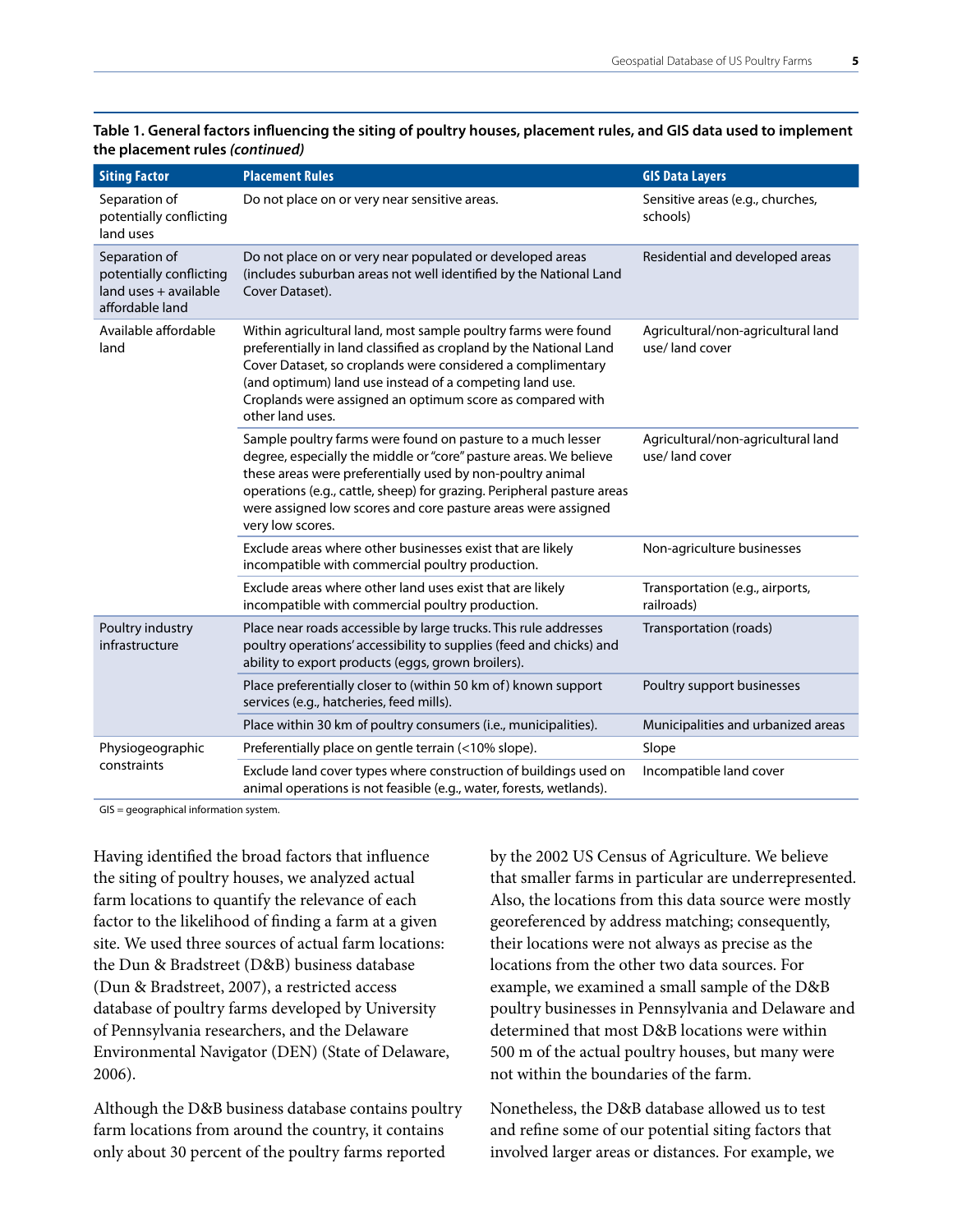identified some rare cases where a true poultry farm was located on public lands, such as national forests, and on Indian reservations, and a small percentage (less than 4 percent) of true farms that are located within municipal boundaries. These findings were contrary to expectations and allowed us to adjust our siting factor assumptions. We assigned a small, nonzero suitability score for municipal areas and public lands, allowing a small number of synthesized farms to be placed in municipal areas and within certain public lands if other suitability conditions were also favorable. We created the small non-zero suitability score for only the public lands that contained a D&B poultry farm or for public lands that covered an entire county in which the Census of Agriculture indicated poultry farms existed.

We used poultry farms maps from Lancaster County, Pennsylvania, and the state of Delaware (referred to as "truth" datasets because they represent the known locations of some poultry farms) to estimate suitability scores for siting factors, including land cover areas and distances to other features, such as roads and support infrastructure. While Lancaster County and the state of Delaware have a high density of poultry farms, the densities of poultry farms vary within the area. For example, Lancaster County and Sussex County (Delaware) have very high farm densities (1.00 and 0.59 poultry farms per square mile, respectively), whereas Kent and New Castle counties (Delaware) have lower farm densities (0.21 and 0.04 poultry farms per square mile, respectively). We used these truth data to represent the location patterns and siting factors for the conterminous United States.

Finally, we obtained locations of poultry farms for the state of Delaware from the DEN (State of Delaware, 2006). The DEN provided actual poultry farm locations, but did not provide data on the type of poultry or count of birds at each farm. We examined the locations of the Delaware farms in the DEN and identified some spatial inaccuracies. We then edited and adjusted these locations using aerial imagery so each farm point was located on a poultry house, as seen in the aerial imagery. Based on the types of farms from the D&B database for Delaware and professional knowledge of the poultry operations

in the state, we concluded that the vast majority of Delaware poultry farms are broiler farms.

We used the DEN data in conjunction with the truth datasets to estimate suitability scores for distances from poultry infrastructure. A suitability score is a value between zero and 1,000 that reflects how suitable a given location is for a poultry farm. A value of zero denotes a location in which the likelihood that a farm would be placed there is nil, whereas 1,000 denotes an area that is very suitable for placement of a farm.

For instance, the likelihood that a farm would be placed inside core developed areas (high- or mediumintensity development) is extremely low, so the suitability score is set to zero; whereas the likelihood that a farm would be placed in areas other than core developed areas is very high, so the suitability score is set to 1,000. Table 2 presents the suitability scores for various siting factors (presented as data layers in Table 2). In many cases, the suitability score varies with distance from features or areas, such as a town or road.

We further categorized suitability scores to represent the different levels of suitability for poultry house placement. For distance from roads, for example, we considered areas within 50 to 300 m of a road to be optimum and assigned them the highest score (1,000) for placing a poultry house, whereas the areas very close to  $(<50 \text{ m})$  or far from  $(>1 \text{ km})$  the roads had the lowest scores for placing a poultry house (5 to 10 percent of the optimum).

To determine scores for proximity data layers, we used the actual farm location data (D&B, DEN, Lancaster County) and compared those locations to zones of increasing distance from features (i.e., buffer zones). This enabled us to calculate suitability scores for areas based on their distances from various geographic features. For instance, we generated multiple buffer zones (or rings) at various distances from some roads and poultry support service businesses, including hatcheries. We based the scores assigned to each buffer zone on the distribution of actual poultry farms that fell within them.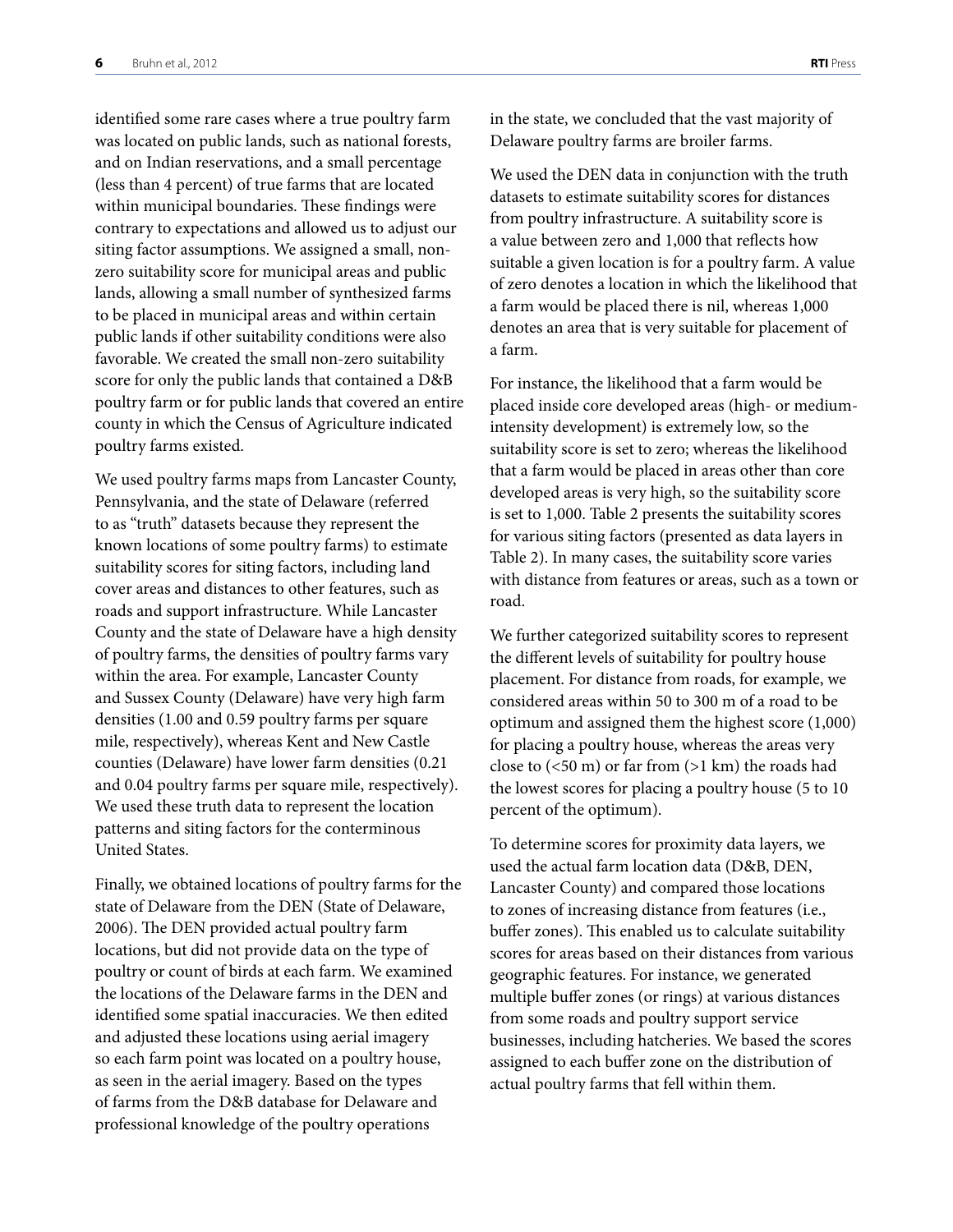| <b>GIS Data Layer</b>                                | <b>Data Source</b>                                | <b>Data Classes</b>                                               | <b>Suitability</b><br><b>Scores</b> |
|------------------------------------------------------|---------------------------------------------------|-------------------------------------------------------------------|-------------------------------------|
| Agricultural/non-agricultural land<br>use/land cover | <b>National Land Cover Dataset</b><br>(EPA, 2001) | Non-agricultural land use (land use)<br>codes 21-23, 51-52, 72-74 | 800                                 |
|                                                      |                                                   | Inside crop land (land use code 82)                               | 1,000                               |
|                                                      |                                                   | Inside peripheral pasture/hay (land<br>use code 81)               | 100                                 |
|                                                      |                                                   | Inside core <sup>a</sup> pasture/hay (land<br>use code 81)        | 10                                  |
| Municipalities and urbanized areas                   | Esri ArcGIS version 9.2 data disks                | Inner city ("downtown")                                           | 10                                  |
|                                                      | (Esri, 2006b; US Census Bureau, 2000)             | Outer city                                                        | 40                                  |
|                                                      |                                                   | Near city                                                         | 950 <sup>b</sup>                    |
|                                                      |                                                   | Not near city                                                     | 10                                  |
| Developed land use/land cover                        | <b>National Land Cover Dataset</b><br>(EPA, 2001) | Inside NLCD land use code 24 or core<br>developed areac           | $\mathbf 0$                         |
|                                                      |                                                   | Outside those areas                                               | 1,000                               |
| <b>Federal lands</b>                                 | Esri ArcGIS version 9.2 data disks                | Inside                                                            | 0                                   |
|                                                      | (Esri, 2006b)                                     | Inside speciald                                                   | 250                                 |
|                                                      |                                                   | Outside                                                           | 1,000                               |
| State and local parks                                | Esri ArcGIS version 9.2 data disks                | Inside                                                            | 0                                   |
|                                                      | (Esri, 2006b)                                     | Outside                                                           | 1,000                               |
| Surface waters                                       | National Hydrography Dataset                      | Inside or within 50 m                                             | 0                                   |
|                                                      | (medium resolution) (USGS, 2010)                  | Outside of 50 m                                                   | 1,000                               |
| Sensitive areas (e.g., churches,                     | Esri ArcGIS version 9.2 data disks                | Inside and within 50 m                                            | 0                                   |
| schools)                                             | (Esri, 2006b)                                     | Outside                                                           | 950                                 |
| Residential and developed areas                      | Esri ArcGIS Business Analyst street               | Inside                                                            | 0                                   |
|                                                      | map (2006 TeleAtlas) (Esri, 2006a)                | Outside                                                           | 1,000                               |
| Non-agriculture businesses                           | Esri ArcGIS Business Analyst                      | Within 50 m                                                       | 0                                   |
|                                                      | (Esri, 2006a)                                     | Outside 50 m                                                      | 1,000                               |
| Transportation (roads)                               | Esri ArcGIS Business Analyst street               | $<$ 50 m                                                          | 108                                 |
|                                                      | map (2006 TeleAtlas) (Esri, 2006a)                | $50 - 300$ m                                                      | 1,000                               |
|                                                      |                                                   | 300-500 m                                                         | 230                                 |
|                                                      |                                                   | 500-1,000 m                                                       | 150                                 |
|                                                      |                                                   | $1,000 + m$                                                       | 50                                  |
| Transportation (airports)                            | Esri ArcGIS version 9.2 data disks                | Inside                                                            | 0                                   |
|                                                      | (Esri, 2006b)                                     | Outside                                                           | 1,000                               |
| Transportation (railroads)                           | Esri ArcGIS version 9.2 data disks                | Within 15 m                                                       | 0                                   |
|                                                      | (Esri, 2006b)                                     | Outside 15 m                                                      | 1,000                               |
|                                                      |                                                   |                                                                   |                                     |

# **Table 2. GIS data layer classes and their associated suitability scores for the likelihood of placing a farm there**

*(continued)*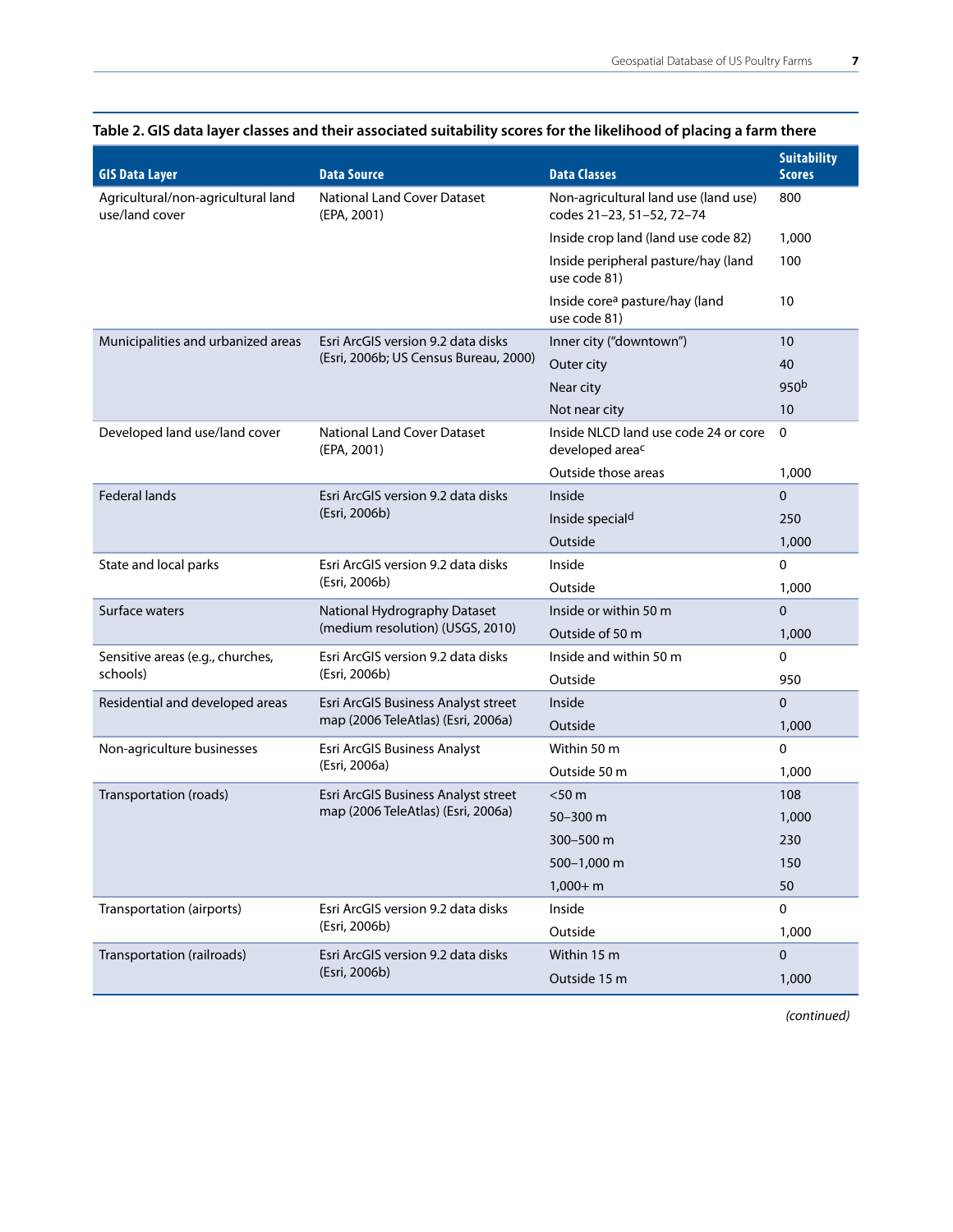#### <span id="page-9-0"></span>**Table 2. GIS data layer classes and their associated suitability scores for the likelihood of placing a farm there**  *continued*

| <b>GIS Data Layer</b>                                           | <b>Data Source</b>                                                                                     | <b>Data Classes</b>                                                                | <b>Suitability</b><br><b>Scores</b> |
|-----------------------------------------------------------------|--------------------------------------------------------------------------------------------------------|------------------------------------------------------------------------------------|-------------------------------------|
| Poultry support businesses-all but Esri ArcGIS Business Analyst |                                                                                                        | < 5 km                                                                             | 1,000                               |
| hatcheries                                                      | (Esri, 2006a)                                                                                          | $5-10$ km                                                                          | 864                                 |
|                                                                 |                                                                                                        | $10 - 15$ km                                                                       | 632                                 |
|                                                                 |                                                                                                        | 15-20 km                                                                           | 428                                 |
|                                                                 |                                                                                                        | 20-25 km                                                                           | 322                                 |
|                                                                 |                                                                                                        | 25-30 km                                                                           | 196                                 |
|                                                                 |                                                                                                        | $30+km$                                                                            | 62                                  |
| Poultry support businesses-                                     | Esri ArcGIS Business Analyst                                                                           | $<$ 10 km                                                                          | 1,000                               |
| hatcheries                                                      | (Esri, 2006a)                                                                                          | $10 - 20$ km                                                                       | 347                                 |
|                                                                 |                                                                                                        | 20-30 km                                                                           | 172                                 |
|                                                                 |                                                                                                        | 30-40 km                                                                           | 92                                  |
|                                                                 |                                                                                                        | 40-50 km                                                                           | 71                                  |
|                                                                 |                                                                                                        | $50+km$                                                                            | 30                                  |
| Slope                                                           | <b>National Elevation Dataset</b>                                                                      | <10% slope                                                                         | 1,000                               |
|                                                                 | (USGS, 2006)                                                                                           | 10-20% slope                                                                       | 286                                 |
|                                                                 |                                                                                                        | 20-35% slope                                                                       | 143                                 |
|                                                                 |                                                                                                        | >35% slope                                                                         | 10                                  |
| Incompatible land cover                                         | 2001 National Land Cover Dataset<br>(EPA, 2001) & National Wetlands<br>Inventory (US Fish and Wildlife | NLCD land use codes 11-12, 31-32,<br>41-43, 90-99 plus wetlands from<br><b>NWI</b> | $\mathbf 0$                         |
|                                                                 | Service, 2010)                                                                                         | Other land uses                                                                    | 1,000                               |

a The core pasture was created by shrinking the pasture/hay NLCD zones by two 30 m cells within ArcGIS. The peripheral pasture/hay areas are composed of all of the non-core pasture/hay cells.

b Processing error: The value 950 was used accidentally; the value should have been 1,000. We believe the effect to the end result to be minimal.

c Core developed areas consist of high- or medium-intensity developed (codes: 23, 24) land use 30 m cells completely surrounded by other high- or medium-intensity developed 30 m cells.

 $d$  Our first attempt at the surfaces excluded all public lands and Indian lands until we concluded that not all of them are exclusionary of commercial farms with poultry; some covered entire counties that the US Census of Agriculture stated had poultry farms or for which our national business data had poultry business points that fell well within our Public Lands GIS data layers.

### **Develop Geographic Layers Using Suitability Scores Associated with the Siting Factors**

This data processing step involved developing geographic information system (GIS) data layers that contain geospatially specific farm suitability scores, using the site-location factors and suitability scores specified in Tables 1 and 2. We processed the data layers for each siting factor independently, but we used a consistent map projection and coordinate system so we could easily combine the datasets. We disaggregated all nationwide layers into separate files for individual states, which included an extra

1 km zone around each state to capture features from neighboring states that might influence the final surface in each state.

To create some of the data layers, we needed to reformat or process the source data. For example, we used GIS techniques to compute slope values from the elevation data (National Elevation Dataset [US Geological Survey, 2006]). We also developed a data layer consisting of a 75 m buffer zone around short local road segments (i.e., those less than 0.5 km in length) in a detailed road dataset to approximate exurban developed or residential areas.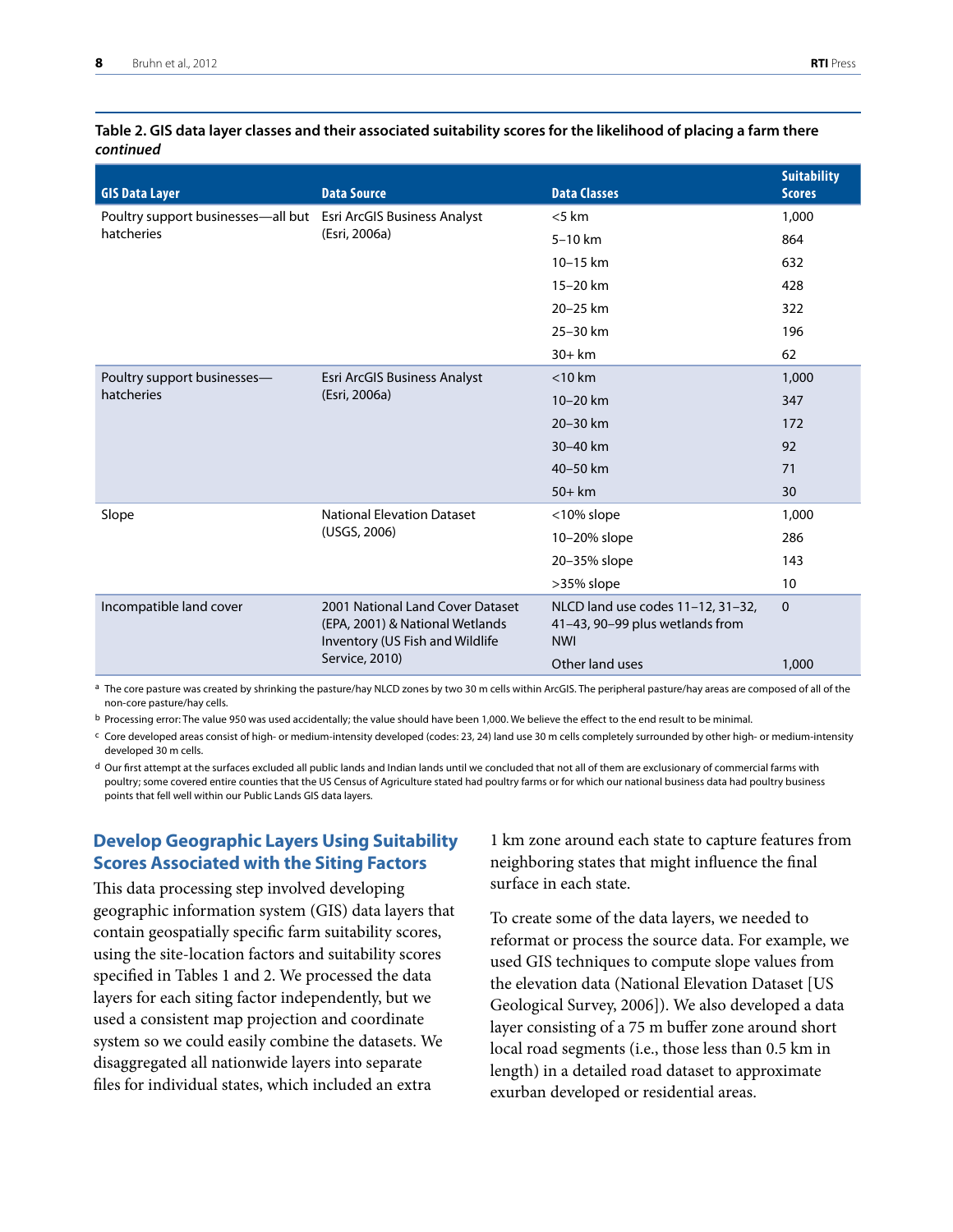<span id="page-10-0"></span>We converted each data layer to a uniform raster format—a geospatial layer made up of a series of regularly spaced grid cells all having the same size, such as those seen on typical street-routing Web sites—with grid cells 30 m on a side. We assigned each grid cell the farm suitability score of the category or buffer zone that its center fell within.

# **Merge Site Suitability Layers into a Single Combined Suitability Surface**

We created the raster grid cell layers so that each individual data layer could be merged with other data layers into a single layer (i.e., we combined the individual layer raster grid scores to create an overall suitability score for each 30 m grid cell). The overall suitability score was the product of all the input layer scores calculated separately for each cell and rescaled back to the zero to 1,000 range. Consequently, a cell with a zero suitability score for any of the data layers would have an overall score of zero, enabling us to filter out these cells for farm placement. The resulting set of cell-specific scores is a suitability surface that combines all of the individual data layers. Note that this process uses the same score for all animal types.

Figure 1 is a simplified example of the likelihood combination process that combines three data layers into a single resulting likelihood surface. In future versions of the database, separate likelihood surfaces for each animal type and size class may be necessary depending on the use of the data.

#### **Place Poultry Operations Based on the Combined Suitability Surface**

To locate poultry operations for each county, we developed a process consistent with the expectations of the poultry suitability surface. Figure 2 is an

example of an input suitability surface, with colors indicating ranges of suitability (left side) and the resulting placement of synthetic farms (right side) for Lancaster County.

To place poultry operations using the constraints of the suitability surface, we first randomly generated 10 times the number of desired poultry locations in the county and then screened out candidate locations based on the suitability score at that location using a random number generator. We assigned random numbers from a uniform distribution between zero and 1,000 to each of the potential synthetic farm locations. We then compared the assigned random number for each potential farm location with the farm suitability score at that location. If the assigned random number was less than the suitability score, we retained the location and considered it still viable to become a synthetic poultry farm location. If the converse was true, we removed the potential farm location from consideration. The intended net effect was that potential locations in more suitable areas were preferentially kept as synthetic farm locations.

In some cases, this process resulted in fewer potential farms being left for consideration in a county than the total number of farms reported in the Census of Agriculture county poultry farm counts. This could happen in counties where the majority of the county had very low farm-siting scores. In these cases, we created a new set of potential farm locations, generating 10 times the previous number of candidates (i.e., 100 times the desired number) and repeated the process for the county, discarding the first attempt.

|             | <b>Land Cover</b> |       |             |       | <b>Slope</b>  |       |              |              | <b>Distance from Roads</b> |       |
|-------------|-------------------|-------|-------------|-------|---------------|-------|--------------|--------------|----------------------------|-------|
| $\mathbf 0$ | 200               | 1,000 |             | 1,000 | 500           | 500   |              | 200          | 200                        | 500   |
| 200         | 200               | 1,000 | x           | 500   | $\Omega$      | 200   | x            | 200          | 500                        | 1,000 |
| 1,000       | 1,000             | 1,000 |             | 500   | 500           | 1,000 |              | 500          | 1,000                      | 1,000 |
|             |                   |       |             |       |               |       |              |              |                            |       |
|             | 0                 |       | 20,000,000  |       | 250,000,000   |       |              | $\mathbf{0}$ | 20                         | 250   |
|             | 20,000,000        |       | 0           |       | 200,000,000   |       | $/1,000^2 =$ | 20           | 0                          | 200   |
|             | 250,000,000       |       | 500,000,000 |       | 1,000,000,000 |       |              | 250          | 500                        | 1,000 |

#### **Figure 1. Example of multiplication of individual suitability layers to generate a combined likelihood surface**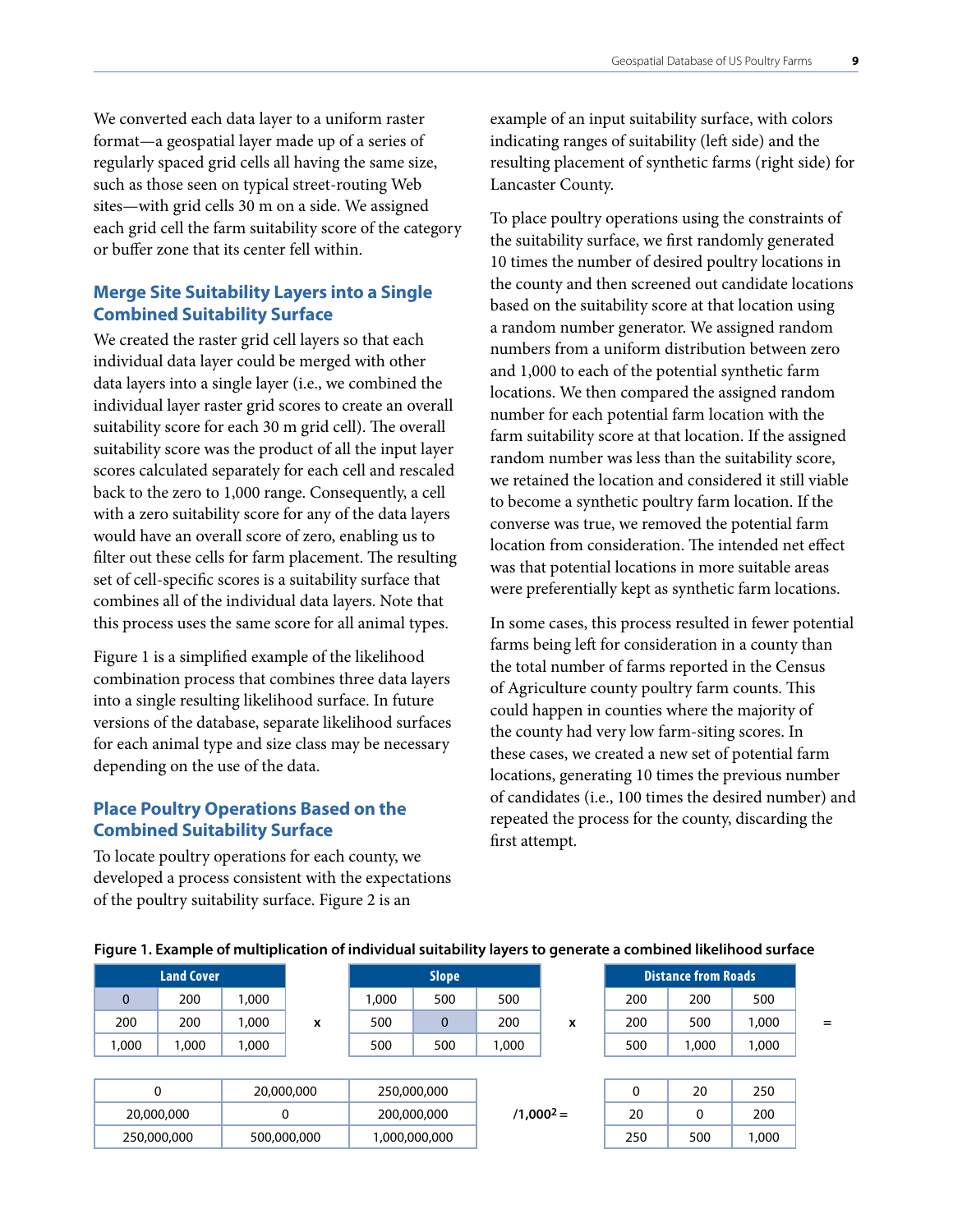

<span id="page-11-0"></span>**Figure 2. Generating synthetic farm locations for Lancaster County, Pennsylvania, using the suitability surface**

More commonly, too many potential synthetic poultry farm locations passed the screening process. To obtain the desired number of farm locations, we randomly selected locations from the remaining candidates.

Once we reached the desired number of synthetic poultry farm locations in a county, we randomly assigned a bird type and bird count range (i.e., farm size) attribute to each synthetic poultry farm location according to the distribution of poultry farm type and size combinations found in the Census of Agriculture for the county. Finally, we assigned a bird count generated at random from the location's bird count range.

Figure 2 shows the results for the pilot area, Lancaster County. Note the large variability and coverage of the suitability scores across the county and that the high-suitability areas are clustered (left-hand graphic). According to a visual analysis of the pilot results by University of Pennsylvania researchers, the distribution of the synthetic poultry farms (right-hand graphic) reflects the distribution of actual poultry farms much more accurately than farms placed randomly within the county's borders using the same census counts (S. Dunipace, personal communication, 2006). We considered this to be sufficient evidence to proceed with generating synthetic poultry farms for the rest of the conterminous United States.



#### Accuracy Assessment Method

We used agreement matrices (also known as error, confusion, or correlation matrices), a standard method of evaluating map accuracy (Jensen, 1996; Munoz, Lesser, Dorney, & Savage, 2009; R Development Core Team, 2010; Stehman & Czapewiski, 2003), and statistics derived from these matrices to evaluate the accuracy of our synthesized data. When using agreement matrices to evaluate classification accuracy, one dataset often serves as a reference dataset (i.e., "truth data") and the other serves as a predictive model of the truth.

In this case, we compared locations from the synthesized dataset that could support a farm (i.e., had a non-zero suitability score) and locations that could not support a farm (i.e., had a zero suitability score) with actual land use data from aerial imagery and supplemental data sources.<sup>1</sup> The actual land use data served as the reference dataset that provided the classifications.

We also recalculated the suitability surface following the more common approach, using a uniform distribution to generate a dataset of randomly placed farms (from which we derived random placement classifications) and compared

<sup>1</sup> Data sources include 1 m resolution 2006 National Agricultural Imagery program (USDA, 2006), USGS topological maps, Street Map from ESRI's ArcGIS Online map service (ESRI, 2010), and 6 in to 1 ft resolution multiyear aerial imagery from North Carolina county sources from the NC OneMap map service (NC OneMap, 2010).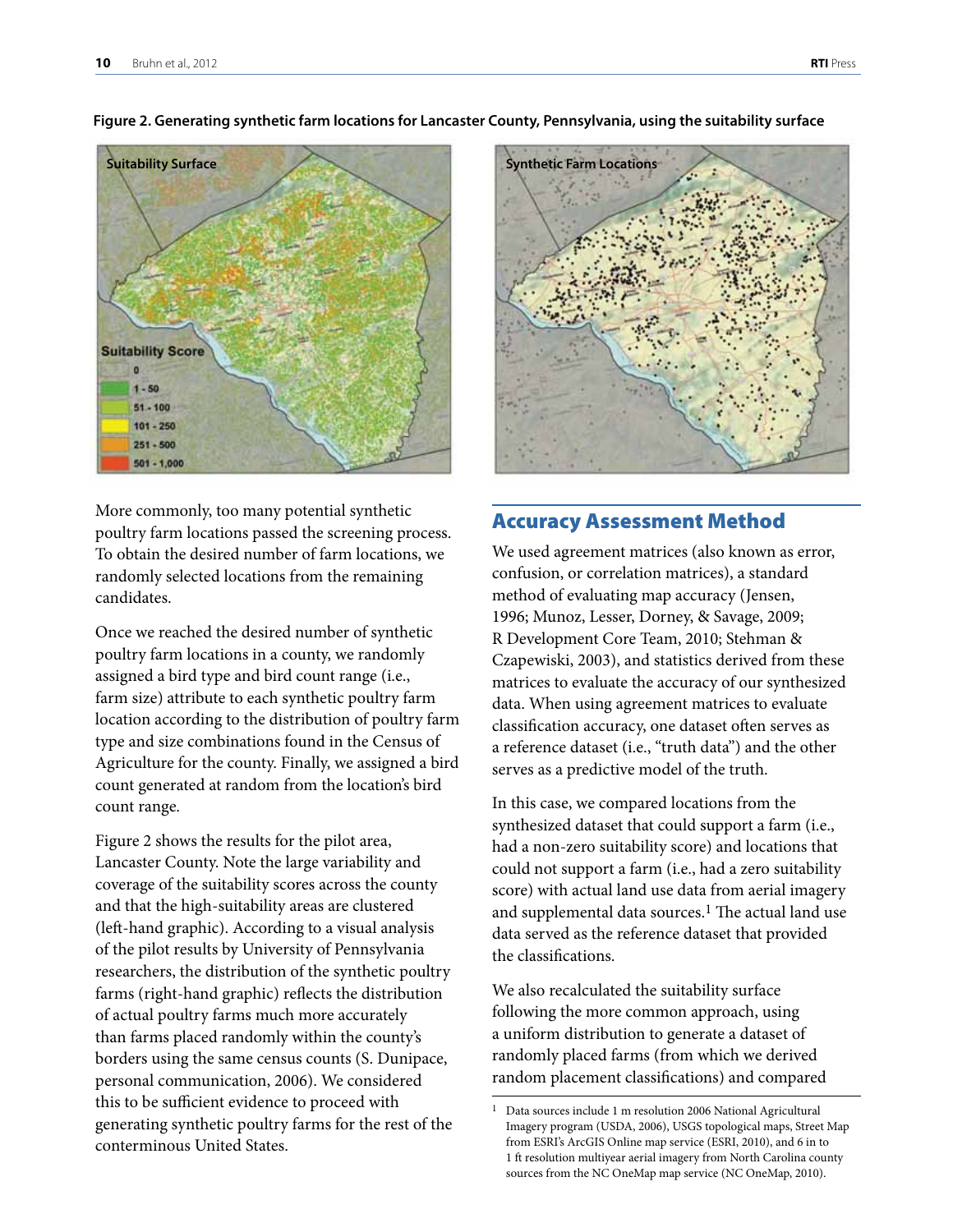that to both the reference classifications and the synthetic classifications.

We selected North Carolina for this comparison because in North Carolina (1) commercial poultry operations range from very large factory operations to small family-owned farms, (2) the state has a diversity of terrains (e.g., coastal plain, rolling farmlands, foothills, mountains), many of which are similar to other US poultry-producing areas, and (3) we had access to high-resolution (1 m) and very high-resolution (6 in to 1 ft) true-color aerial imagery for most of the state, as well as online US Geological Service (USGS) 1:24,000 digital topographic maps (known as digital raster graphics, or DRGs).

The first step involved the selection of a reasonable number of locations that could be compared across all three surfaces (i.e., synthesized, random, and actual use). The 2002 Census of Agriculture for North Carolina indicated that there were 6,251 poultry farms in the state. Consequently, we randomly selected 6,251 locations from the synthesized surface that had a non-zero suitability score of supporting a poultry farm (i.e., these were classified as "suitable" for the synthesized classification). We repeated the process of selecting and classifying locations using the random placement surface (i.e., these new locations were classified as "suitable" for the random placement

classification). We then generated an equal number of "unsuitable" locations from the synthesized surface and from the random placement surface by randomly selecting from among the locations with zero suitability scores. We did this because we are as interested in avoiding incorrect placement as placing farms correctly. From the resulting 25,004 locations (i.e.,  $4 \times 6,251$ ), we randomly selected a 10 percent sample of 2,499 for the calculation of the agreement matrices.

The second step involved determining the reference classifications at each of the 2,499 sampled locations from each of the three datasets. To create our reference classifications (actual land use), we developed a simplified set of "suitable" and "not suitable" land use categories (Table 3) that reflects the land uses found in North Carolina, with a particular focus on the land uses associated with commercial poultry production. To some extent, the land use interpretations were limited by what is discernable from high-resolution aerial imagery and topological maps of the area. For example, because small poultry operations are unlikely to have large commercial poultry houses, we may have misidentified them as a non-animal farm or even rural housing. Consequently, small poultry operations may be underrepresented.

**Table 3. Land use categories classified as suitable and not suitable for commercial poultry production (sorted by relevance)** 

#### **Suitable for Commercial Poultry Production**

- 1.Commercial poultry house
- 2.Commercial poultry operation (poultry houses visible on the property)
- 3.Livestock farm (e.g., swine, cattle)
- 4.Other farm (with compatible crops or pastures present; within 3 km of commercial poultry houses)
- 5.Other farm (with compatible crops or pastures present; no commercial poultry houses visible within 3 km)

#### **Not Suitable for Commercial Poultry Production**

- 6.Rural housing (often larger lots, often have gardens or some small agricultural use associated, not in or near population centers; included some vacation housing as well)
- 7.Rural area (non-agricultural rural areas not in another category; may include wetlands, barren land, scrub land)
- 8.Forest/patches of trees (not individual tree)

9.Industrial areas

- 10.Non-rural housing (organized subdivision or grid structure present)
- 11.Commercial areas/offices/research parks
- 12.Water bodies
- 13.Transportation (most often roads)

14.Other (not described in any other category; also includes areas of farms deemed unsuitable because of steep slope)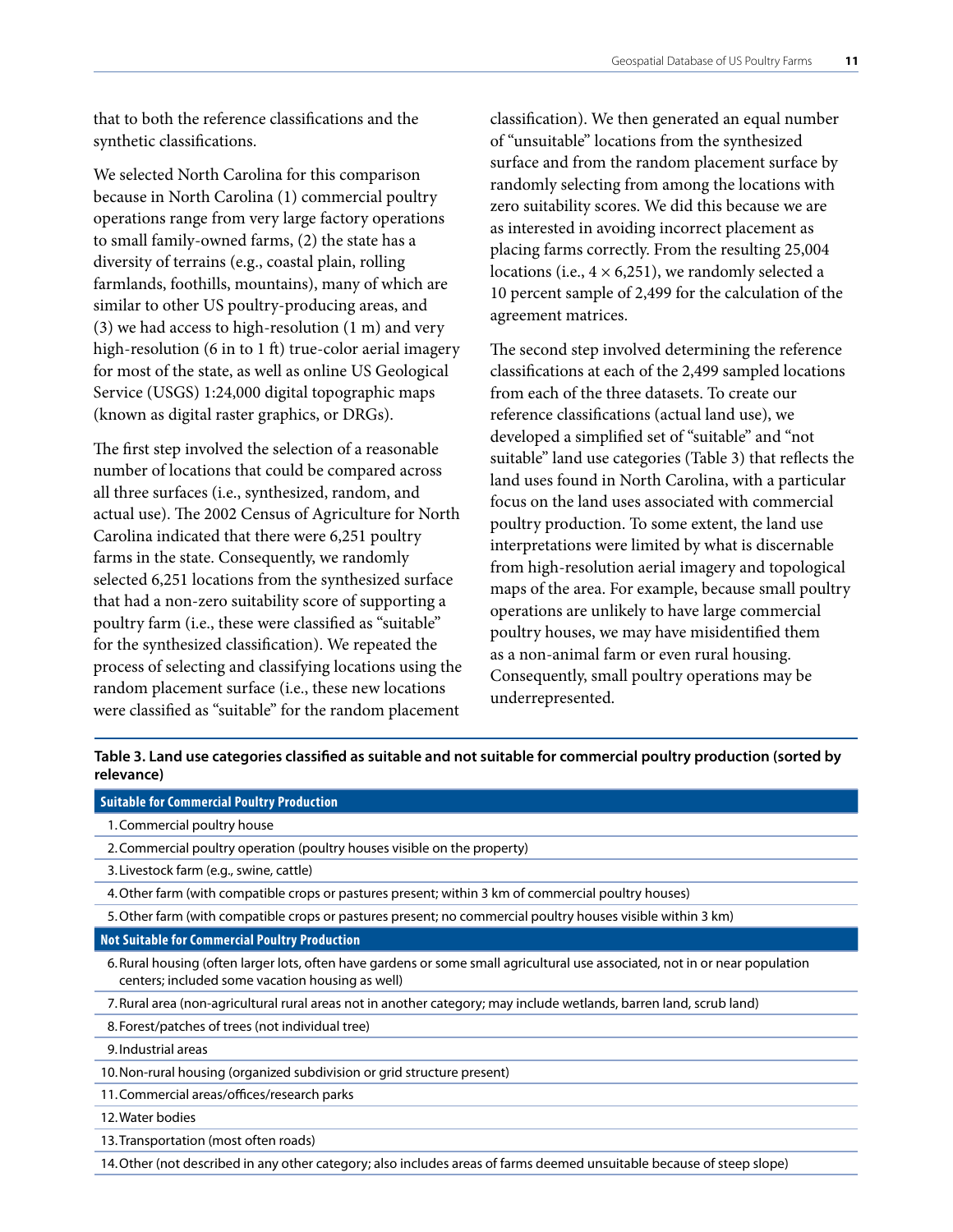<span id="page-13-0"></span>To evaluate the overall similarity of the approaches, we calculated three agreement matrices: a matrix comparing the agreement of the synthetic farm locations with the truth (or reference) data; a matrix comparing the randomly placed farm locations with the reference data; and a matrix comparing the synthetic farm locations with the random farm locations. The accuracy statistics calculated from these matrices (Figure 3) include the Total Accuracy (i.e., the proportion of the predictions that were correct), the User's Accuracy (i.e., the proportion of correct predictions given a particular prediction value [Yes/No]), and the Producer's Accuracy (i.e., the proportion of correct predictions given a specific truth value [Yes/No]). Note that the Producer's Accuracy reflects the percentage of poultry locations in the reference dataset (truth data) correctly classified by the synthetic or random surfaces, and that the User's Accuracy reflects the percentage of synthetic or random placement locations that matched the truth data.

#### **Figure 3. Accuracy statistics derived from agreement matrices**

|              |    |         | <b>Predicted</b> | <b>Total</b>        |  |
|--------------|----|---------|------------------|---------------------|--|
|              |    | No      | Yes              |                     |  |
|              | No | a       | b                | $a + b$             |  |
| Truth<br>Yes |    | c       | d                | $c + d$             |  |
| Total (T)    |    | $a + c$ | $b + d$          | $T = a + b + c + d$ |  |

#### **Accuracy Statistics**

Total Accuracy (TA) =  $(a + d)/T$ User's Accuracy (UA): Given Prediction = Yes:  $UA(Yes) = d/(b + d)$ Given Prediction = No:  $UA(No) = a/(a + c)$ Producer's Accuracy (PA): Given Truth = Yes:  $PA(Yes) = d/(c + d) =$  Sensitivity Given Truth = No:  $PA(No) = a/(a + b) =$  Specificity False Positive (FP) =  $b/(a + b)$  = Errors of Commission False Negative (FN) =  $c/(c + d)$  = Errors of Omission

We also calculated the proportions of false-positive and false-negative cases, also known as commission and omission errors, respectively. The false-positive statistic is the proportion of locations unsuitable for poultry production that were, in fact, classified as suitable by the synthetic or the random surfaces. The false-negative statistic denotes the proportion of suitable poultry locations that were, in fact, classified as unsuitable by the synthetic or random surfaces. It is preferable for the false-negative and false-positive statistics to be very low, and for the Producer's, User's, and Total Accuracy statistics to be very high.

We used a bootstrap approach to estimate 95 percent bootstrap confidence intervals (CIs) and mean values for each of the agreement statistics, using the opensource statistical software package R to implement appropriate code (R Development Core Team, 2010). Using sampling with replacement, 1,000 samples of size 500 were drawn at random from the set of 2,499 selected locations. For each of the 1,000 samples, we calculated the agreement statistics (Total Accuracy, User's Accuracy, and Producer's Accuracy, as well as the commission and omission errors), resulting in a sampling distribution of 1,000 values for each statistic. The mean of each statistic is the mean of the resulting distribution, and the upper and lower 95 percent CIs correspond to the 2.5 and 97.5 percentiles of the sampling distribution for each statistic (e.g., Total Accuracy) values.

We used these bootstrap CIs to test the null hypothesis of no difference between accuracy statistics calculated from the two methods. In particular, if the mean of a given accuracy statistic for the synthetic poultry surface did not fall within the 95 percent bootstrap CI of the corresponding accuracy statistic for the randomly placed surface, and vice versa, then we could say that the two given accuracy statistics are significantly different with 95 percent confidence.

#### Results

Table 4 presents the distribution of classifications for the sampled locations from all three datasets (i.e., the synthetic dataset, the random placement dataset, and the reference dataset, or actual land use) by land use category. For the synthetic surface, a larger percentage of locations with non-zero scores (73.5 percent) were classified in the suitable categories compared with the percentage of the zero score locations (26.5 percent) classified in the same categories. The opposite was observed for locations classified in the suitable categories by the random placement surface. When looking at the not suitable categories, both surfaces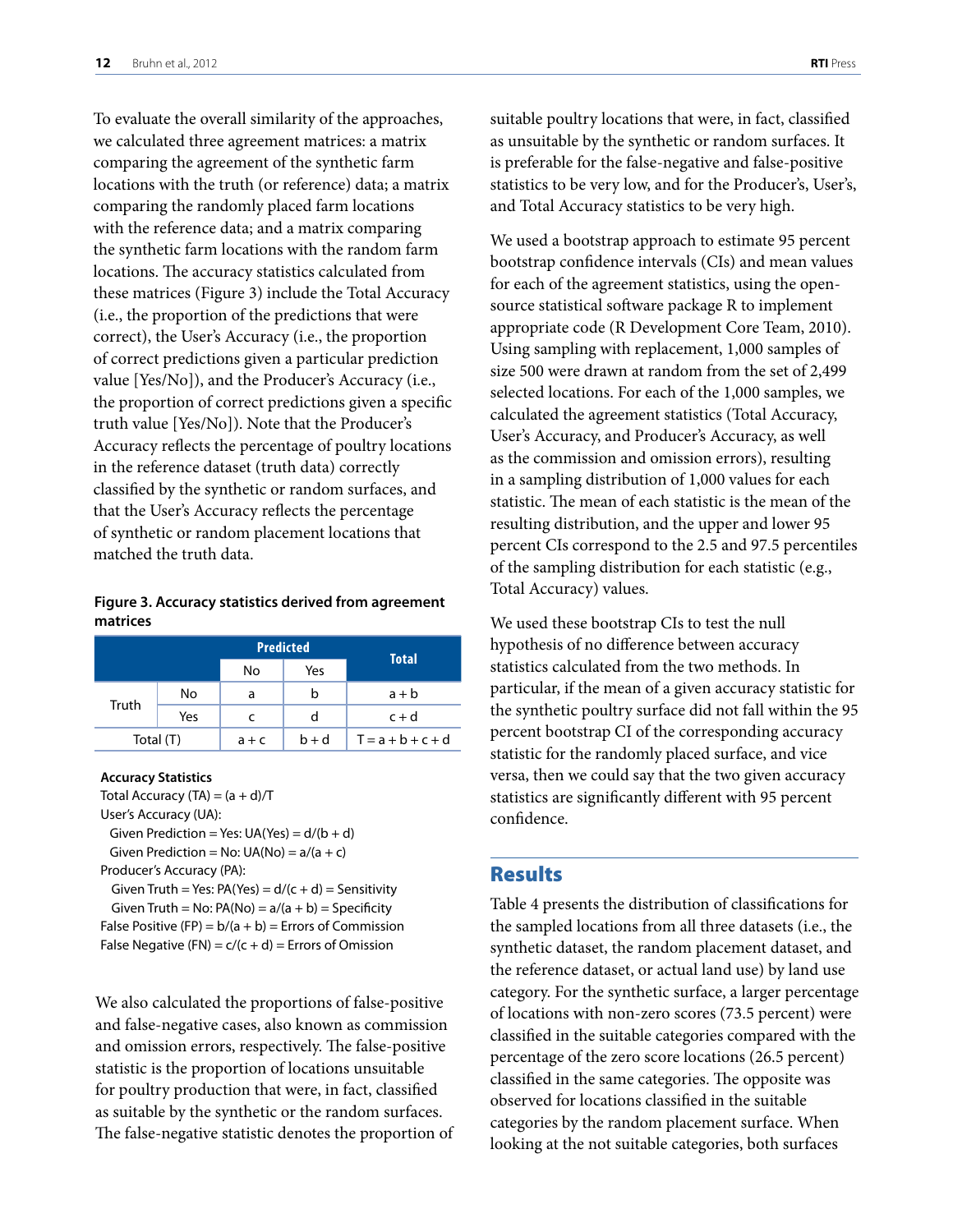show a larger percentage of the zero score locations classified in these categories. Overall, the estimates presented in Table 4 indicate that the synthetic surface was more successful in replicating the actual land use distribution.

Table 5 displays the accuracy statistics for the synthetic and random placement surfaces. A 95 percent bootstrap CI for the Total Accuracy is 75 to 82 percent, which suggests good prediction capabilities of this surface. The low percentage of false-negative and false-positive cases suggests a low rate of misclassification. The high rates for User's Accuracy No (95% CI: 84.3, 91.3) and Producer's Accuracy Yes (95% CI: 66.4, 80.5) reflect the rate for which the synthetic surface correctly predicts that a site is not a poultry farm.

#### **Table 4. Classification results of sampled locations in North Carolina, comparing land use categories by suitability scores for synthetic and random placement surfaces**

| <b>Land Use Categories</b>                                  |                | <b>Synthetic Poultry Surface</b>              |                                         | <b>Random Placement Surface</b>               |                            |
|-------------------------------------------------------------|----------------|-----------------------------------------------|-----------------------------------------|-----------------------------------------------|----------------------------|
| Description                                                 | Reference<br>n | Non-zero score<br>areas $n$ (% <sup>a</sup> ) | Zero score areas<br>n (% <sup>a</sup> ) | Non-zero score<br>areas $n$ (% <sup>a</sup> ) | Zero score areas<br>n (%a) |
| Suitable for Commercial Poultry Productionb                 |                |                                               |                                         |                                               |                            |
| 1. Poultry house                                            | 7              | 6(85.7)                                       | 1(14.3)                                 | 1(14.3)                                       | 6(85.7)                    |
| 2. Poultry farm/<br>operation                               | 158            | 118 (74.7)                                    | 40 (25.3)                               | 37 (23.4)                                     | 121 (76.6)                 |
| 3. Livestock farm                                           | 94             | 58 (61.7)                                     | 36 (38.3)                               | 29 (30.9)                                     | 65 (69.1)                  |
| 4. Other farm (near<br>poultry)                             | 321            | 250 (77.9)                                    | 71 (22.1)                               | 58 (18.1)                                     | 263 (81.9)                 |
| 5. Other farm                                               | 163            | 114 (69.9)                                    | 49 (30.1)                               | 36(22.1)                                      | 127 (77.9)                 |
| <b>Suitable Subtotals</b>                                   | 743            | 546 (73.5)                                    | 197 (26.5)                              | 161 (21.7)                                    | 582 (78.3)                 |
| Not Suitable for Commercial Poultry Production <sup>c</sup> |                |                                               |                                         |                                               |                            |
| 6. Rural housing                                            | 106            | 33 (31.1)                                     | 73 (68.9)                               | 20 (18.9)                                     | 86(81.1)                   |
| 7. Rural area                                               | 102            | 47 (46.1)                                     | 55 (53.9)                               | 18 (17.6)                                     | 84 (82.4)                  |
| 8. Forest/trees                                             | 1,239          | 171 (13.8)                                    | 1,068 (86.2)                            | 349 (28.2)                                    | 890 (71.8)                 |
| 9. Industrial areas                                         | 29             | 14 (48.3)                                     | 15(51.7)                                | 6(20.7)                                       | 23 (79.3)                  |
| 10. Non-rural housing                                       | 87             | 11(12.6)                                      | 76 (87.4)                               | 29 (33.3)                                     | 58 (66.7)                  |
| 11. Commercial/office                                       | 23             | 5(21.7)                                       | 18 (78.3)                               | 5(21.7)                                       | 18 (78.3)                  |
| 12. Water                                                   | 44             | 3(6.8)                                        | 41 (93.2)                               | 12(27.3)                                      | 32 (72.7)                  |
| 13. Transportation                                          | 64             | 21 (32.8)                                     | 43 (67.2)                               | 22 (34.4)                                     | 42 (65.6)                  |
| 14.Other                                                    | 62             | 26 (41.9)                                     | 36(58.1)                                | 13 (21.0)                                     | 49 (79.0)                  |
| <b>Non-Suitable Subtotals</b>                               | 1,756          | 331 (18.8)                                    | 1,425 (81.2)                            | 474 (27.0)                                    | 1,282 (73.0)               |
| <b>Totals</b>                                               | 2,499          | 877                                           | 1,622                                   | 635                                           | 1,864                      |

a Percentage of land use category; e.g., 85.7% of the 7 poultry house locations were classified as suitable in the synthesized dataset, but only 14.3% were classified as suitable in the random dataset.

 $b$  A successful predictive model for these locations would classify these locations as non-zero suitability areas; that is, ideally the percentage of locations that were non-zero on the surface should be close to 100%, and the percentage that were zero should be close to 0% for each category.

c A successful predictive model for these locations would classify these locations as zero suitability areas; that is, ideally the percentage of locations that were zero on the surface should be close to 100%, and the percentage that were non-zero should be close to 0% for each category.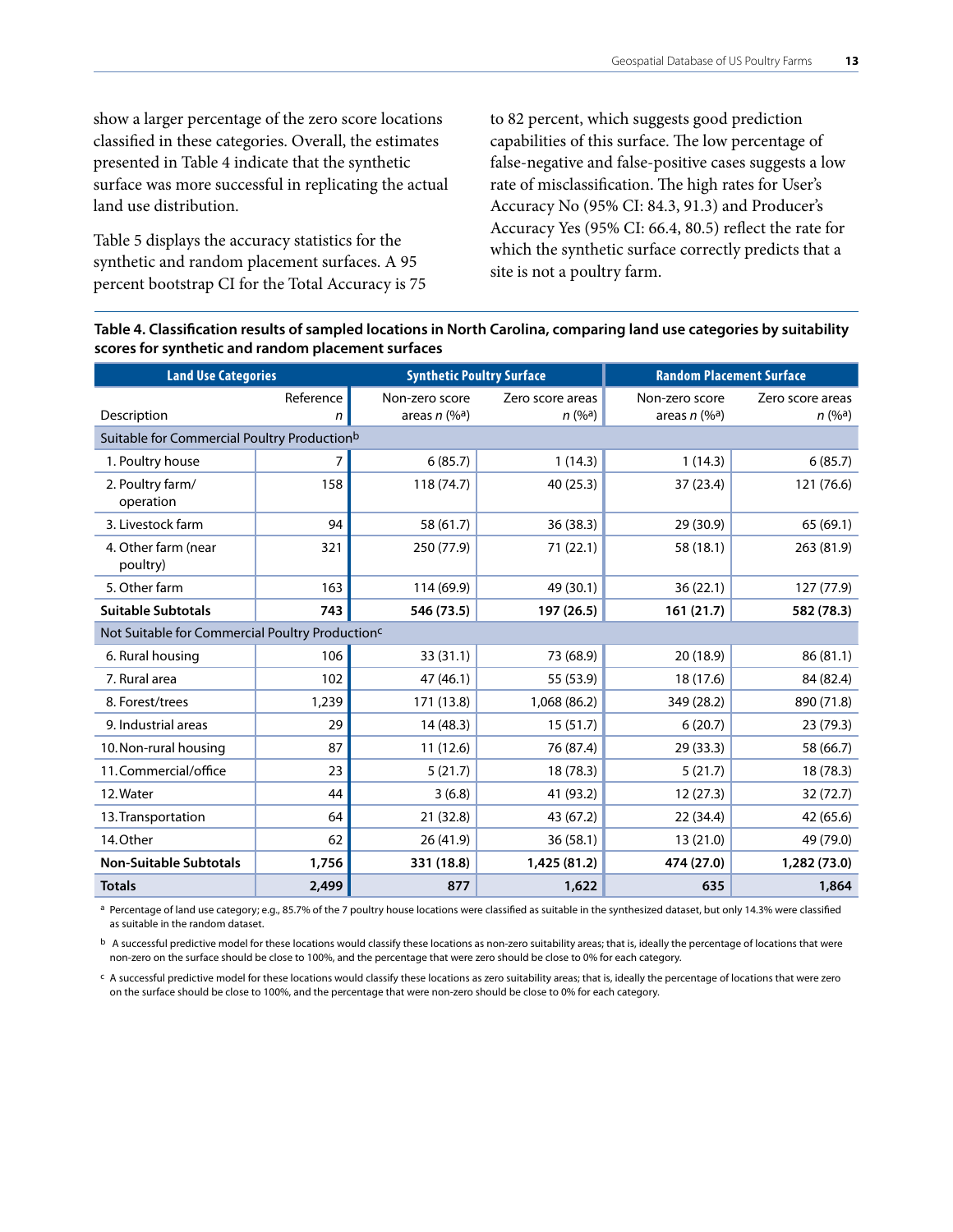<span id="page-15-0"></span>

| Table 5. Accuracy statistics: mean and bootstrap 95 |  |
|-----------------------------------------------------|--|
| percent confidence interval (CI) by surface         |  |

| <b>Statistic</b>             | <b>Synthetic Mean</b><br>$(95%$ CI) | <b>Random Placement</b><br><b>Mean (95%CI)</b> |
|------------------------------|-------------------------------------|------------------------------------------------|
| <b>Total Accuracy Rate</b>   | 78.8% (74.8, 82.2)                  | 57.8% (53.6, 62.0)                             |
| User's Accuracy<br>(Yes)     | 62.0% (54.5, 69.5)                  | 25.2% (17.9, 33.3)                             |
| User's Accuracy<br>(No)      | 87.9% (84.3, 91.3)                  | 68.9% (64.1, 73.3)                             |
| Producer's Accuracy<br>(Yes) | 73.4% (66.4, 80.5)                  | 21.6% (15.4, 28.6)                             |
| Producer's Accuracy<br>(No)  | 81.0% (76.7, 85.0)                  | 73.0% (68.7, 77.6)                             |
| <b>False Positives</b>       | 19.0% (15.0, 23.3)                  | 27.0% (22.4, 31.3)                             |
| <b>False Negatives</b>       | 26.6% (19.5, 33.6)                  | 78.4% (71.4, 84.6)                             |

With respect to the random placement surface, a bootstrap CI for the Total Accuracy is from 54 to 62 percent. The high rate of false negative values (71 to 84 percent) indicates a high rate of misclassification by errors of omission, and a moderate to high tendency to classify unsuitable locations as suitable. The lower rate of false positive values (22 to 31 percent) indicates that there is a low tendency to classify unsuitable locations as suitable for poultry farms. The low rates of User's Accuracy Yes (18 to 33 percent) and Producer's Accuracy Yes (15 to 29 percent) suggest a poor ability to find suitable poultry locations where they exist, whereas higher rates for User's Accuracy No (64 to 73 percent) and Producer's Accuracy No (69 to 78 percent) suggest better predictive power for areas not suitable for poultry production.

All of the accuracy statistics for the two surfaces are significantly different (at the 95 percent CI) from one another.

Table 6 displays the accuracy statistics for the synthetic surface compared with the random placement surface. The Total Accuracy ranges from 48 to 57 percent, which suggests weak agreement between the two surfaces. The low rates of User's Accuracy Yes (18 to 34 percent) and Producer's Accuracy Yes (13 to 25 percent) suggest very poor agreement between the two methods on where suitable poultry sites are located. The higher rates for User's Accuracy No (56 to 67 percent) and Producer's Accuracy No (66 to 76 percent) suggest a better agreement on where suitable poultry locations are not located.

**Table 6. Accuracy statistics: mean and bootstrap 95 percent confidence interval (CI) for synthetic vs. random placement surfaces**

| <b>Statistic</b>           | <b>Mean (95% CI)</b> |
|----------------------------|----------------------|
| <b>Total Accuracy Rate</b> | 52.5% (48.2, 56.8)   |
| User's Accuracy (Yes)      | 25.6% (18.0, 33.6)   |
| User's Accuracy (No)       | 61.6% (56.4, 66.7)   |
| Producer's Accuracy (Yes)  | 18.5% (13.1, 24.5)   |
| Producer's Accuracy (No)   | 70.9% (66.2, 75.6)   |
| <b>False Positives</b>     | 29.1% (24.4, 33.8)   |
| <b>False Negatives</b>     | 81.5% (75.5, 86.9)   |

The lack of strong agreement between the two surfaces and the superior poultry farm prediction capability of the synthetic surface suggests that this method can be used to create more reliable inputs to agent-based models than those from random placement methods.

# **Discussion**

By using US Census of Agriculture farm counts and publicly available GIS data, this study demonstrates that it is possible to generate a nationwide poultry farm dataset with locations that are significantly more realistic than locations created using a common random placement method alternative. Our method, and the maps it provides, has already proved useful in obtaining preliminary estimates of the parameters that govern the transmission of highly pathogenic avian influenza in the USA (Rorres, Pelletier, Bruhn, & Smith, 2011).

The success rate of the synthetic poultry surface in correctly identifying commercial poultry production locations (62.3 percent) is more than twice that of the random placement surface (25.4 percent). The accuracy statistics (i.e., Total Accuracy, User's Accuracy, and Producer's Accuracy) for the synthetic poultry surface are all significantly higher (95 percent confidence level) than the corresponding random placement surface's accuracy statistics. Most importantly, the Total Accuracy statistic is quite high for the synthetic poultry surface, with a mean of 79 percent, as compared with a mean of 58 percent for the random placement surface. Also, the rates of misclassifications (i.e., false negative and false positive cases) are lower (i.e., better) for the synthetic surface.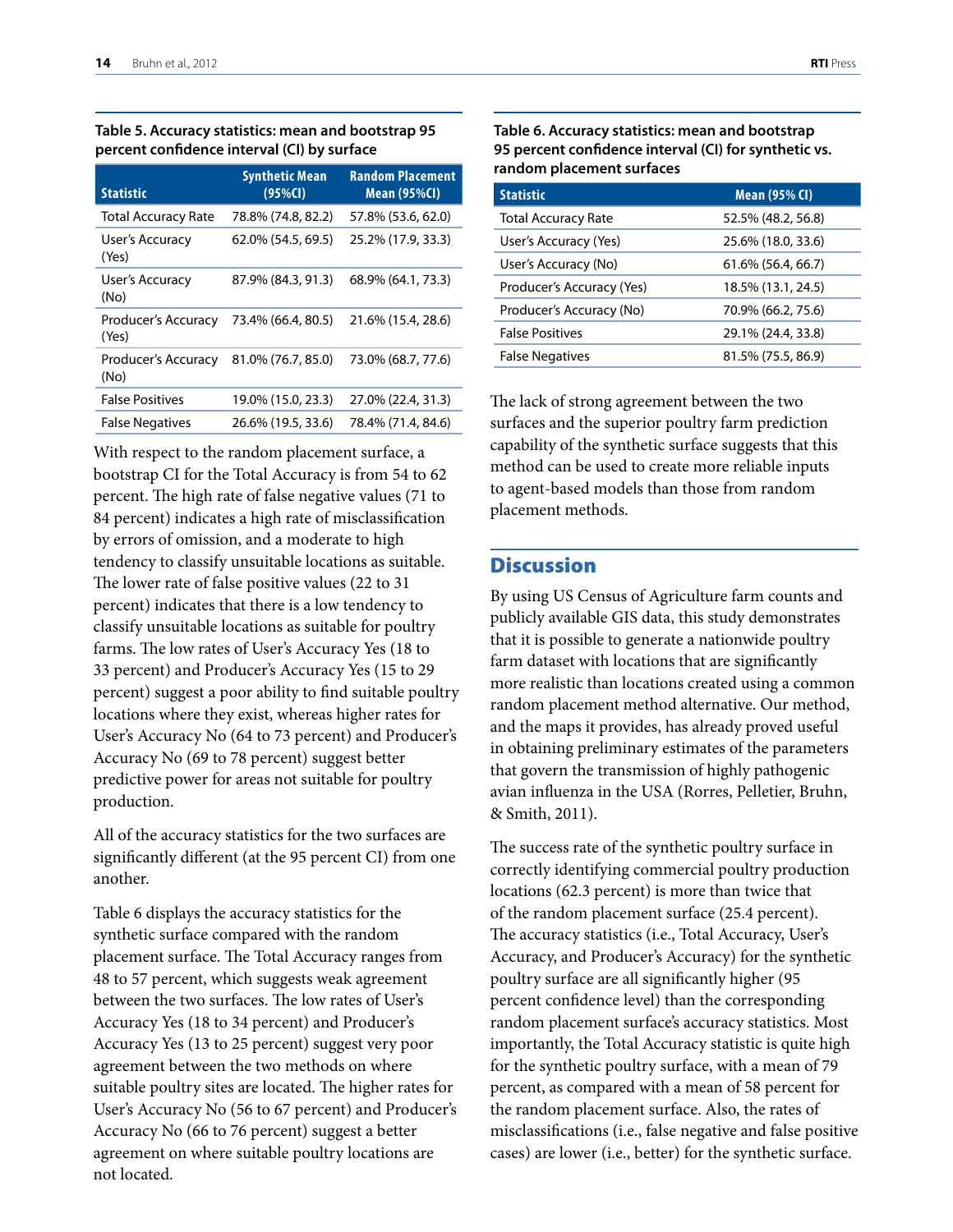<span id="page-16-0"></span>These synthetic data can be used in modeling and simulations—for example, infectious disease spread modeling of avian influenza—and when regional estimates of actual farm distributions are needed, for example, these data can be used in the determination of the approximate number of poultry farms and birds by watershed. However, we do not recommend using the data when precise locations and/or reliable associated poultry counts for specific farms are needed, such as might be the case in site pollution estimation scenarios.

Overall, the results suggest the viability of adapting this method to simulate other livestock farms of interest to infectious disease researchers, such as swine and cattle. To improve on the realism of the locations and estimated bird counts, we are investigating five research avenues.

First, we are considering incorporating actual farm locations when available after the locations have been confirmed using aerial imagery and ancillary datasets, such as the datasets used to classify the locations in our accuracy assessment plus any local data sources if they are available. The associated farm capacity (number of animals) might be estimated if the imagery supports the estimation of animal house sizes. Farm type is often included with the actual farm location data, or might be estimated based on the animal building size, number, configuration, and contextual information. We will use these actual farm locations to perform additional accuracy assessments as well.

Second, to reduce prediction errors related to precision or classification errors present in the data sources used to create the synthetic poultry surface, we are considering substituting or adding newer datasets, such as LandScan 90 m population counts (Oak Ridge national Laboratory, 2010), better approximations for rural housing and industrial areas, more accurate forest data, soils, and detailed croplands.

Third, if further investigation determines that the different combinations have significantly different placement profiles, we can create separate placement surfaces for the different animal farm type and size combinations. For example, large broiler farms (>10,000 birds) would be expected to have different spatial constraints than small layer farms (<100 birds) because of their different infrastructure, food, and waste-handling requirements.

Fourth, we plan to examine the suitability factors more closely to determine whether a similar result might be obtained with fewer data inputs, and in that case develop a simpler process with fewer data inputs and less processing to generate more current versions of the synthetic population. An examination using fewer data points might provide valuable insights that could be used if similar data were to be generated for other countries that may not be as data rich or may have different local suitability factors.

Lastly, we looked at the county-summarized estimated bird counts and noted that the average difference from the Census of Agriculture county counts was -4 percent for layers, 24 percent for broilers, 48 percent for pullets, and 73 percent for turkeys. The largest average percentage difference was noted for counties with the smallest number of birds (e.g., turkey farms with 1,000 or more turkeys had an average difference of only 13 percent). The differences are due to the need to assume a sampling distribution within farm size categories to assign synthetic farm sizes. We assumed a uniform distribution. In future research, we will explore other distributions and enforce tolerances on the acceptable difference between the estimated bird counts and the reported bird counts at the county level.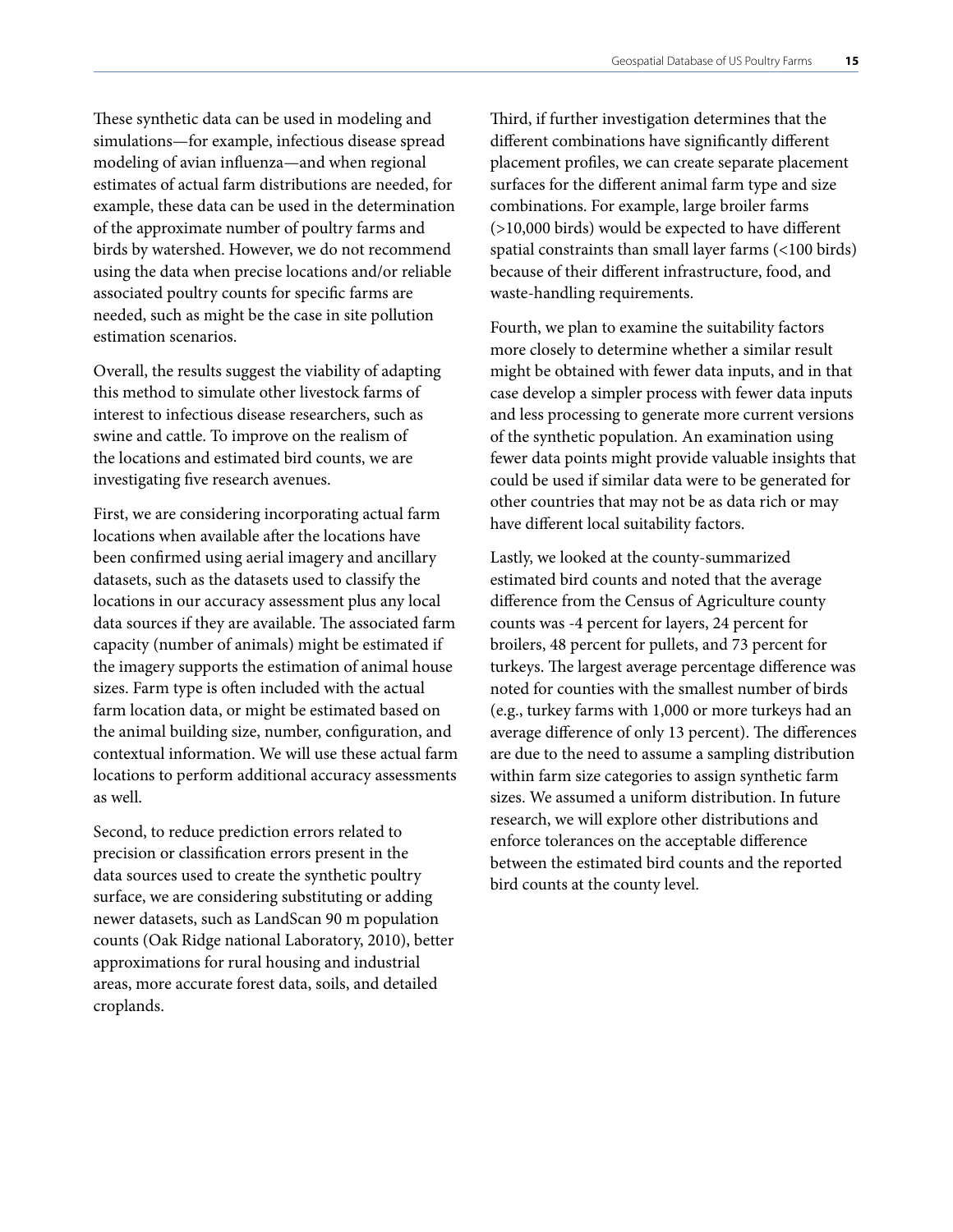# References

- Baca, R. (2004). National Animal Identification System. *NAHSS Outlook, November/December*. Retrieved from Animal and Plant Health Inspection Service website: [http://nsu.aphis.](http://nsu.aphis.usda.gov/outlook/issue3/national_animal_identification_system.pdf) [usda.gov/outlook/issue3/national\\_animal\\_](http://nsu.aphis.usda.gov/outlook/issue3/national_animal_identification_system.pdf) [identification\\_system.pdf](http://nsu.aphis.usda.gov/outlook/issue3/national_animal_identification_system.pdf).
- Bates, T. W., Carpenter, T. E., Thurmond, M. C. (2003). Benefit-cost analysis of vaccination and preemptive slaughter as a means of eradicating foot-and-mouth disease. *American Journal of Veterinary Research, 64(*7), 805–812.
- Bates, T. W., Thurmond, M. C., & Carpenter, T. E. (2003a). Description of an epidemic simulation model for use in evaluating strategies to control an outbreak of foot-and-mouth disease. A*merican Journal of Veterinary Research, 64*(2), 195–204.
- Bates, T. W., Thurmond, M. C., Carpenter, T. E. (2003b). Results of epidemic simulation modeling to evaluate strategies to control an outbreak of foot-and-mouth disease. A*merican Journal of Veterinary Research, 64*(2), 205–210.
- Berry, J. (2007, May). *Factors involved in site selection for new and modified poultry facilities*. Oklahoma Cooperative Extension Fact Sheet F-8213. Retrieved from: [http://pods.dasnr.okstate.edu/](http://pods.dasnr.okstate.edu/docushare/dsweb/Get/Document-2100/ANSI-8213web.pdf) [docushare/dsweb/Get/Document-2100/ANSI-](http://pods.dasnr.okstate.edu/docushare/dsweb/Get/Document-2100/ANSI-8213web.pdf)[8213web.pdf](http://pods.dasnr.okstate.edu/docushare/dsweb/Get/Document-2100/ANSI-8213web.pdf).
- Dun & Bradstreet, Inc. (2007). Dun & Bradstreet business database. Retrieved from [http://www.dnb.](http://www.dnb.com/us/) [com/us/.](http://www.dnb.com/us/)
- Engle, J. (2006, October). *Poultry barn extraction from DigitalGlobe and PAMAP imagery using segmentation-based object-oriented classification*. Presentation at the meeting of the Pennsylvania Geological Survey.
- Esri. (2010). Esri ArcGIS Online map services [Internet homepage]. Retrieved from [http://www.](http://www.arcgis.com) [arcgis.com](http://www.arcgis.com)
- Esri (2006a). Esri Business Analyst Desktop [Internet homepage]. Retrieved from [http://www.esri.com/](http://www.esri.com/software/arcgis/extensions/businessanalyst/index.html) [software/arcgis/extensions/businessanalyst/index.](http://www.esri.com/software/arcgis/extensions/businessanalyst/index.html) [html](http://www.esri.com/software/arcgis/extensions/businessanalyst/index.html)
- Esri (2006b). Data and maps for ArcGIS. Supplied with ArcGIS software update to version 9.2. Retrieved from [http://www.esri.com/data/data](http://www.esri.com/data/data-maps/index.html)[maps/index.html](http://www.esri.com/data/data-maps/index.html)
- Geter, K. (2006). Farm animal demographics simulator aids in disease modeling. *NAHSS Outlook*, Quarter Two. Retrieved from [http://nsu.](http://nsu.aphis.usda.gov/outlook/issue10/outlook_apr06_fads.pdf) [aphis.usda.gov/outlook/issue10/outlook\\_apr06\\_](http://nsu.aphis.usda.gov/outlook/issue10/outlook_apr06_fads.pdf) [fads.pdf](http://nsu.aphis.usda.gov/outlook/issue10/outlook_apr06_fads.pdf).
- Goan, C. (2005). *Site selection factors for new poultry facilities*. The University of Tennessee Agricultural Extension Service, SP 592. Retrieved from [https://utextension.tennessee.edu/publications/](https://utextension.tennessee.edu/publications/Documents/SP592.pdf) [Documents/SP592.pdf.](https://utextension.tennessee.edu/publications/Documents/SP592.pdf)
- Jensen, J. R. (1996). *Introductory digital image processing: A remote sensing perspective*. 2nd ed. (pp. 247–251). Upper Saddle River, New Jersey: Prentice Hall.
- Keeling, M. J., Woolhouse, M. E. J., May, R. M., Davies, G., & Grenfell, B. T. (2003). Modeling vaccination strategies against foot-and-mouth disease. *Nature, 421*, 136–142.
- Keeling, M. J., Woolhouse, M. E., Shaw, D. J., Matthews, L., Chase-Topping, M., Haydon, D. T., Cornell, S. J., Kappey, J., Wilesmith, J., & Grenfell, B. T. (2001). Dynamics of the 2001 UK foot-and-mouth epidemic: Stochastic dispersal in heterogeneous landscape. *Science, 294*, 813–817.
- Kobayashi, M., Carpenter, T. E., Dickey, B. F., & Howitt, R. E. (2007a). A dynamic, optimal disease control model for foot-and-mouth disease: I. Model description. *Preventive Veterinary Medicine, 79*(2/4), 257–273.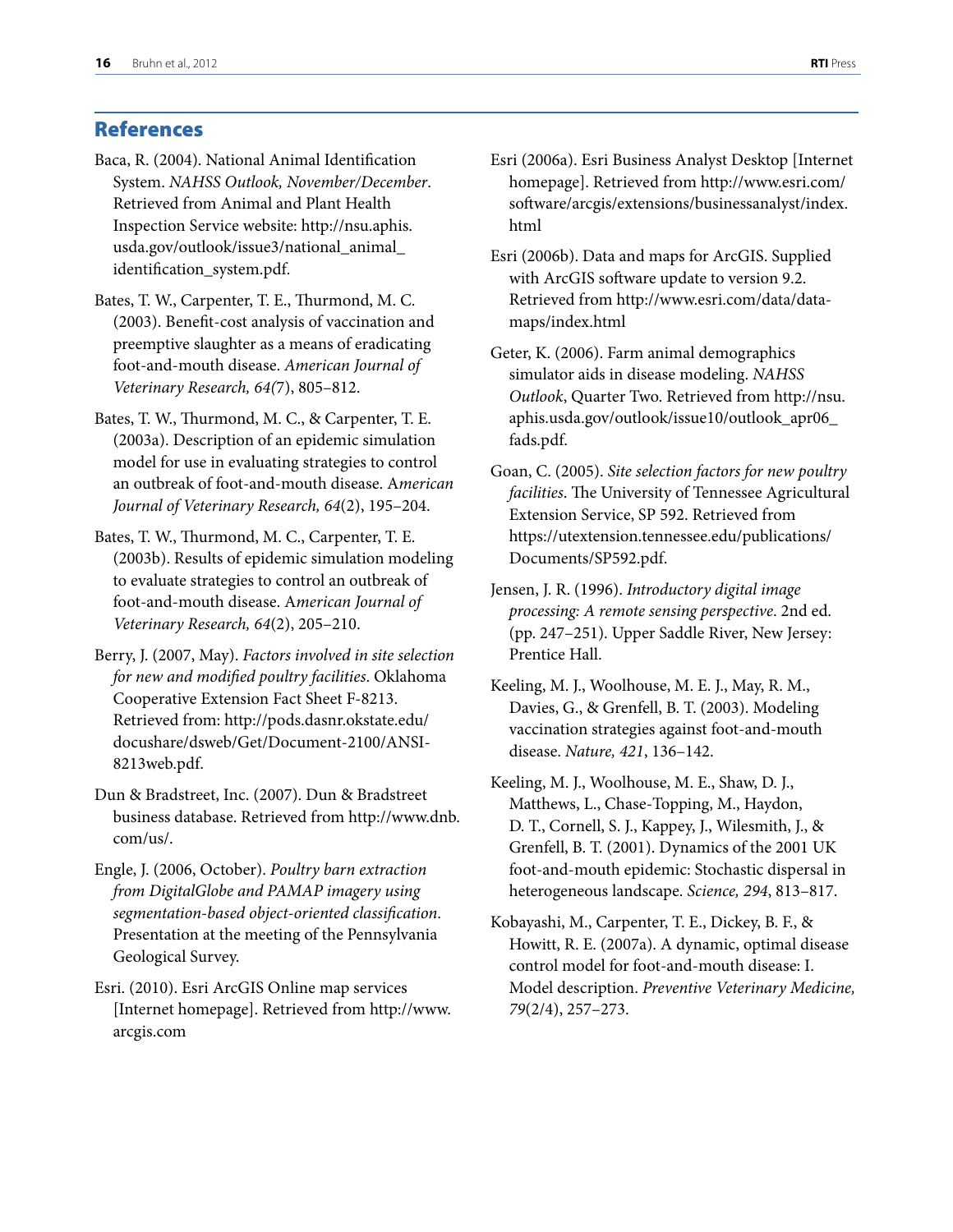Kobayashi, M., Carpenter, T. E., Dickey, B. F., & Howitt, R. E. (2007b). A dynamic, optimal disease control model for foot-and-mouth-disease: II. Model results and policy implications. *Preventive Veterinary Medicine, 79*(2/4), 274–286.

- Le Menach, A., Legrand, J., Grais, R. F., Viboud, C., Valleron, A-J, & Flahault, A. (2005). Modeling spatial and temporal transmission of foot-andmouth disease in France: Identification of high risk areas. *Veterinary Research, 36*, 699–712.
- Li, F. C.K., Choi, B. C. K., Sly, T., & Pak , A. W. P. (2008). Finding the real case-fatality rate of H5N1 avian influenza. *Journal of Epidemiology and Community Health, 62*, 555–559.
- Miller, R., Geter, K., Corso, B., Forde-Folle, K., Neufeld, D., Freier, J., & Russell, J. (2007, August). *Farm location and animal population simulator: A system for estimating farm and animal populations*. Poster presented at the GISVet 2007 Conference, Copenhagen, Denmark.
- Morris, R. S., Wilesmith, J. W., Stern, M. W., Sanson, R. L., & Stevenson, M. A. (2001). Predictive spatial modeling of alternative control strategies for the foot-and-mouth disease epidemic in Great Britain. *Veterinary Record, 149*, 137–144.
- Munoz, B., Lesser, V. M., Dorney. J. R. & Savage R. (2009). A proposed methodology to determine accuracy of location and extent of geographically isolated wetlands. *Environmental Monitoring and Assessment, 150*(1–4), 53–64. doi: 10.1007/s10661- 008-0672-0
- NC OneMap. (2010). 2010 Orthoimagery Project. [Internet page of map service using ArcGIS software.] Retrieved from [http://www.nconemap.](http://www.nconemap.com/NCOrthos/tabid/425/Default.aspx) [com/NCOrthos/tabid/425/Default.aspx](http://www.nconemap.com/NCOrthos/tabid/425/Default.aspx)
- Oak Ridge National Laboratory, Geographic Information Science and Technology. (2010). LandScan [dataset]. Retrieved from [http://www.](http://www.ornl.gov/sci/landscan/) [ornl.gov/sci/landscan/](http://www.ornl.gov/sci/landscan/).
- R Development Core Team. (2010). *R: A language and environment for statistical computing*. R Foundation for Statistical Computing. Vienna, Austria. ISBN 3-900051-07-0. Retrieved from [http://www.R](http://www.R-project.org)[project.org](http://www.R-project.org)
- Rorres, C., Pelletier, S. T. K., Keeling, M. J., & Smith, G. (2010). Estimating the kernel parameters of premises-based stochastic models of farmed animal infectious disease epidemics using limited, incomplete, or ongoing data. *Theoretical Population Biology, 78*, 46–53.
- Rorres, C., Pelletier, S. T. K., Smith, G. (2011). Stochastic modeling of animal epidemics using data collected over three different spatial scales. *Epidemics, 3*, 61–70.
- Rorres, C., Pelletier S. T. K., Bruhn, M. C., & Smith G. (2011). Ongoing estimation of the epidemic parameters of a stochastic, spatial, discrete-time model for a 1983–84 avian influenza epidemic. *Avian Diseases, 55*, 35-42.
- Sambidi, P. R. (2003, May). *Factors affecting plant location decisions of US broiler executives (Master's thesis). Louisiana State University*. Retrieved from [http://etd.lsu.edu/docs/available/etd-0409103-](http://etd.lsu.edu/docs/available/etd-0409103-091155/unrestricted/Sambidi_thesis.pdf) [091155/unrestricted/Sambidi\\_thesis.pdf](http://etd.lsu.edu/docs/available/etd-0409103-091155/unrestricted/Sambidi_thesis.pdf).
- Sambidi, P. R., Harrison, R. W., & Farr, A. J. (2004). *A conjoint analysis of site selection for the US broiler industry: Implications for Louisiana*. Louisiana State University Agricultural Center Bulletin Number 882. August. Retrieved from [http://www.](http://www.lsuagcenter.com/NR/rdonlyres/B478CEEC-3822-46DF-B044-4D943862AE53/4346/B884.pdf) [lsuagcenter.com/NR/rdonlyres/B478CEEC-3822-](http://www.lsuagcenter.com/NR/rdonlyres/B478CEEC-3822-46DF-B044-4D943862AE53/4346/B884.pdf) [46DF-B044-4D943862AE53/4346/B884.pdf.](http://www.lsuagcenter.com/NR/rdonlyres/B478CEEC-3822-46DF-B044-4D943862AE53/4346/B884.pdf)
- Smith, G., & Kelly, A. M. (2008). *Food security in a global economy*. Philadelphia, PA: University of Pennsylvania Press.
- State of Delaware, Department of Natural Resources and Environmental Control. (2006). Delaware Environmental Navigator. Retrieved from [http://](http://www.nav.dnrec.delaware.gov/DEN3/Search/FacilitySearch.aspx) [www.nav.dnrec.delaware.gov/DEN3/Search/](http://www.nav.dnrec.delaware.gov/DEN3/Search/FacilitySearch.aspx) [FacilitySearch.aspx](http://www.nav.dnrec.delaware.gov/DEN3/Search/FacilitySearch.aspx)
- Stehman, S. V., & Czapewiski, R. L. (2003). Introduction to special issue on map accuracy. *Environmental and Ecological Statistics, 10*(3), 301–308.
- Tildesley, M. J., House, T. A., Bruhn, M. C., Curry, R. J., O'Neil, M., Allpress, J. L. E., Smith, G., & Keeling, M. J. (2010). The impact of spatial clustering on disease transmission and optimal control. *Proceedings of the National Academy of Sciences, USA, 107*, 1041–1046.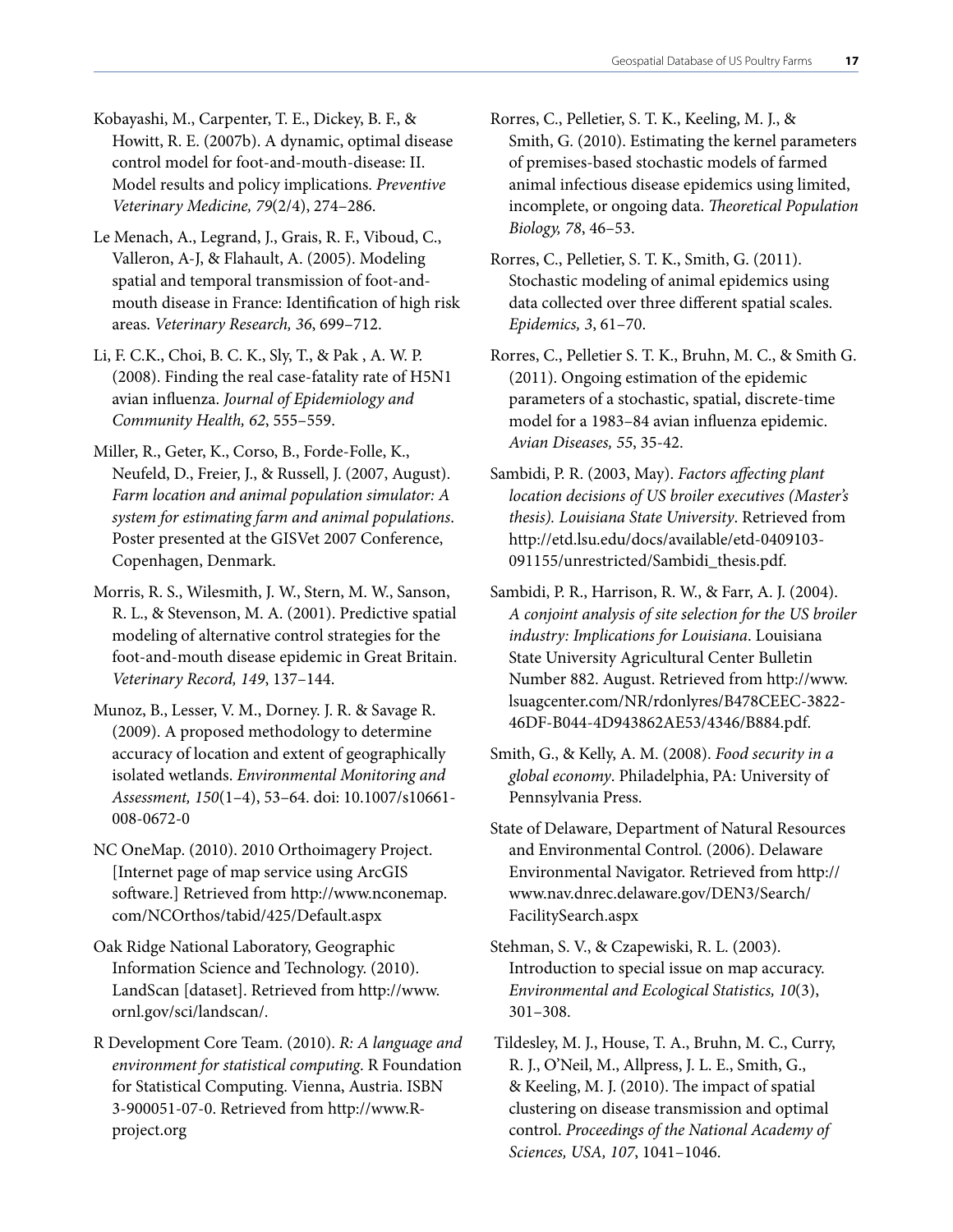- US Census Bureau. (2000). Urbanized areas [Maps and data files]. Retrieved from [http://www.census.](http://www.census.gov/geo/www/ua/uaucbndy.html) [gov/geo/www/ua/uaucbndy.html](http://www.census.gov/geo/www/ua/uaucbndy.html)
- US Department of Agriculture, National Agricultural Imagery Program (NAIP). (2006). [Internet homepage.] Retrieved from [http://www.fsa.usda.](http://www.fsa.usda.gov/FSA/apfoapp?area=home&subject=prog&topic=nai) [gov/FSA/apfoapp?area=home&subject=prog&top](http://www.fsa.usda.gov/FSA/apfoapp?area=home&subject=prog&topic=nai) [ic=nai](http://www.fsa.usda.gov/FSA/apfoapp?area=home&subject=prog&topic=nai)
- US Department of Agriculture, US Census of Agriculture*.* (2002)*. 2002 Census publications*. (All counties by state by table, Table 13: Poultry—inventory and sales: 2002 and 1997). Retrieved from [http://www.agcensus.usda.gov/](http://www.agcensus.usda.gov/Publications/2002/index.asp) [Publications/2002/index.asp](http://www.agcensus.usda.gov/Publications/2002/index.asp)
- US Department of Agriculture, Animal and Plant Health Inspection Service. (2010). *Questions and answers: New animal disease traceability framework*. APHIS Veterinary Services Fact Sheet. Retrieved from [http://www.aphis.usda.gov/](http://www.aphis.usda.gov/publications/animal_health/content/printable_version/faq_traceability.pdf) [publications/animal\\_health/content/printable\\_](http://www.aphis.usda.gov/publications/animal_health/content/printable_version/faq_traceability.pdf) [version/faq\\_traceability.pdf.](http://www.aphis.usda.gov/publications/animal_health/content/printable_version/faq_traceability.pdf)
- US Environmental Protection Agency, Multi-Resolution Land Characteristics Consortium. (2001). 2001 National Land Cover Data (NLCD 2001). Retrieved from [http://www.epa.gov/mrlc/](http://www.epa.gov/mrlc/nlcd-2001.html) [nlcd-2001.html](http://www.epa.gov/mrlc/nlcd-2001.html)
- US Fish & Wildlife Service. (2010). National Wetlands Inventory. Retrieved from [http://www.fws.gov/](http://www.fws.gov/wetlands/) [wetlands/.](http://www.fws.gov/wetlands/)
- US Geological Survey. National Elevation Dataset (NED). (2006). Retrieved from [http://ned.usgs.](http://ned.usgs.gov/) [gov/](http://ned.usgs.gov/).
- US Geological Survey. (2010). National Hydrography Dataset. Retrieved from [http://nhd.usgs.gov/.](http://nhd.usgs.gov/)
- World Health Organization. (2005, November 4). Avian influenza frequently asked questions. *Weekly Epidemiological Record, 80*(44), 377–388. Available from [http://www.who.int/wer/2005/wer8044.pdf.](http://www.who.int/wer/2005/wer8044.pdf)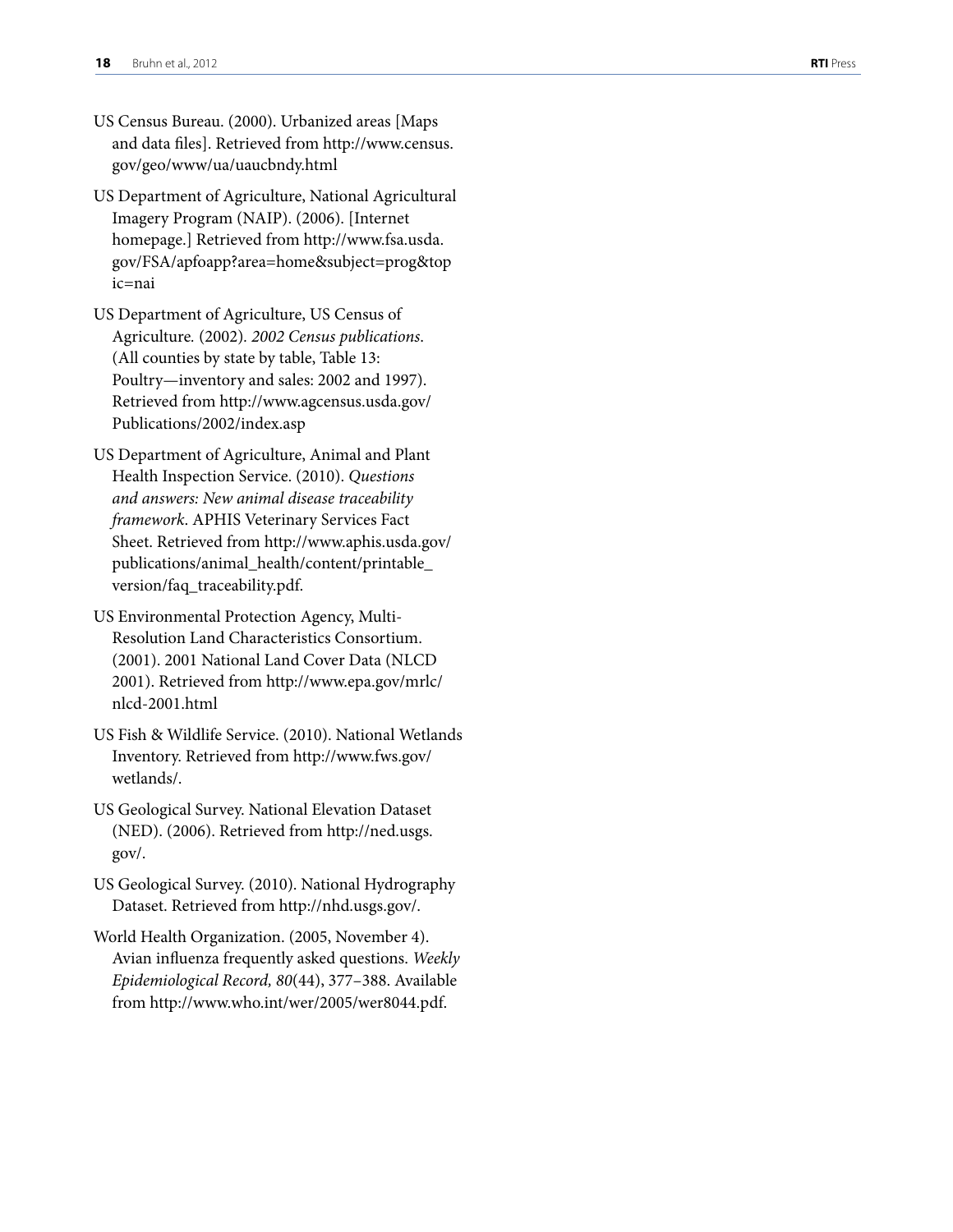# <span id="page-20-0"></span>Appendix

The US Census of Agriculture reports poultry operations by type in the following categories: broilers (chickens raised for meat); layers (chickens raised to lay eggs); pullets (young hens to replace layers); turkeys; and other poultry, including ducks, geese, and other miscellaneous species. Assigning the type of poultry operation to each synthetic farm is not straightforward because the Census of Agriculture counts the same farm in multiple categories if multiple types of poultry production occur on that farm. This means that summing the number of farms across all categories will not equal the total number of farms in the county.

To assign farm types, we ranked the 2002 Census of Agriculture poultry farm type/size categories in order of likelihood of being a part of a farm that contains multiple types of poultry production. We felt that farms that raised pullets, turkeys, ducks, geese, and others would be less likely to mix with broiler or layer production because of their different infrastructure needs. So, these farms were assigned to synthetic farms first. Also, based on the experience of the University of Pennsylvania researchers, the largest of the broiler and layer farms were not likely to have another type of poultry production occur on the same farm, so we assigned a higher assignment priority to these poultry farms next. The smallest layer and broiler farms are the most likely to occur with other types of poultry production on the same farm, so they were assigned last. If in the process of assigning farms types, the total number of poultry farms is reached, then no more farm types for that county will be assigned. In practice, this means that some counties did not have any farms that were assigned the lowest priority farm type (i.e., farms raising 1–49 layer chickens). The farm categories that had not yet been assigned to a synthetic farm location were assumed to be part of a farm already assigned to another poultry production type.

The order of assignment was as follows, from least likely to be part of a larger farm with a different poultry production type:

- Pullets
- • Turkeys
- Ducks, Geese, and Other
- Broilers6 (500,000+ broiler chickens sold)
- Broilers5 (200,000-499,999 broiler chickens sold)
- • Broilers4 (100,000–199,999 broiler chickens sold)
- Broilers3 (60,000–99,999 broiler chickens sold)
- Layers9 (100,000+ layer chickens)
- Layers8 (50,000-99,999 layer chickens)
- Layers7 (20,000-49,999 layer chickens)
- Layers6 (10,000-19,999 layer chickens)
- Broilers2 (2,000–59,999 broiler chickens sold)
- Layers5 (3,200-9,999 layer chickens)
- Layers4 (400-3,199 layer chickens)
- Broilers1 (1-1,999 broiler chickens sold)
- Layers3 (100-399 layer chickens)
- Layers2 (50-99 layer chickens)
- Layers1 (1-49 layer chickens)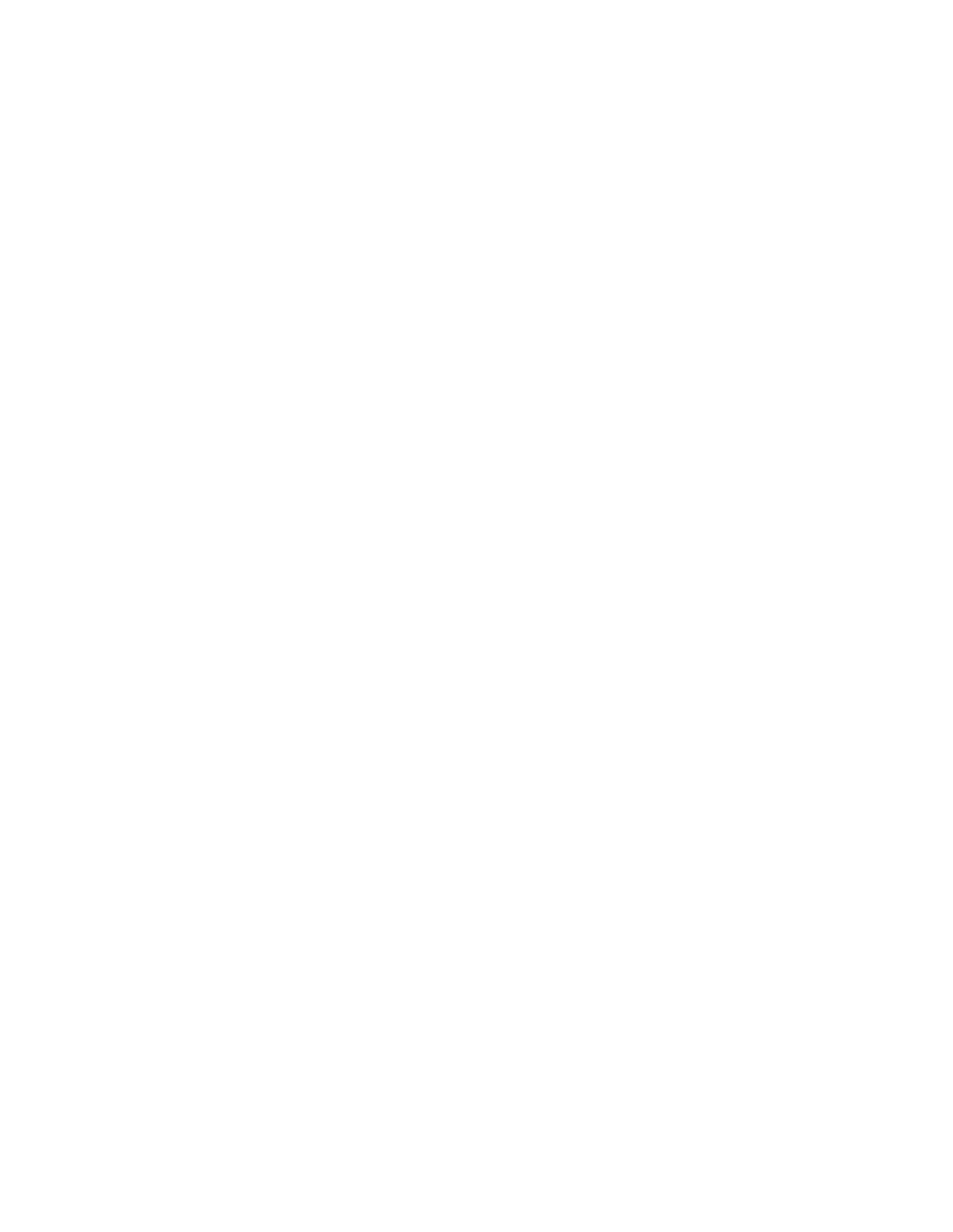# <span id="page-22-0"></span>**Acknowledgments**

This research was supported by Grant Numbers U01GM070698 (Models of Infectious Disease Agents Study [MIDAS]) and U24GM087704 (Information Technology Resource) from the National Institute of General Medical Sciences. The content is the responsibility of the authors and does not necessarily represent the official views of the National Institute of General Medical Sciences of the National Institutes of Health.

We would like to acknowledge the improvements made to this manuscript by the editor, Jeffrey Novey. And we wish to express our special thanks to Seth Dunipace and the University of Pennsylvania research team. This research would not have been possible without their assistance and guidance.